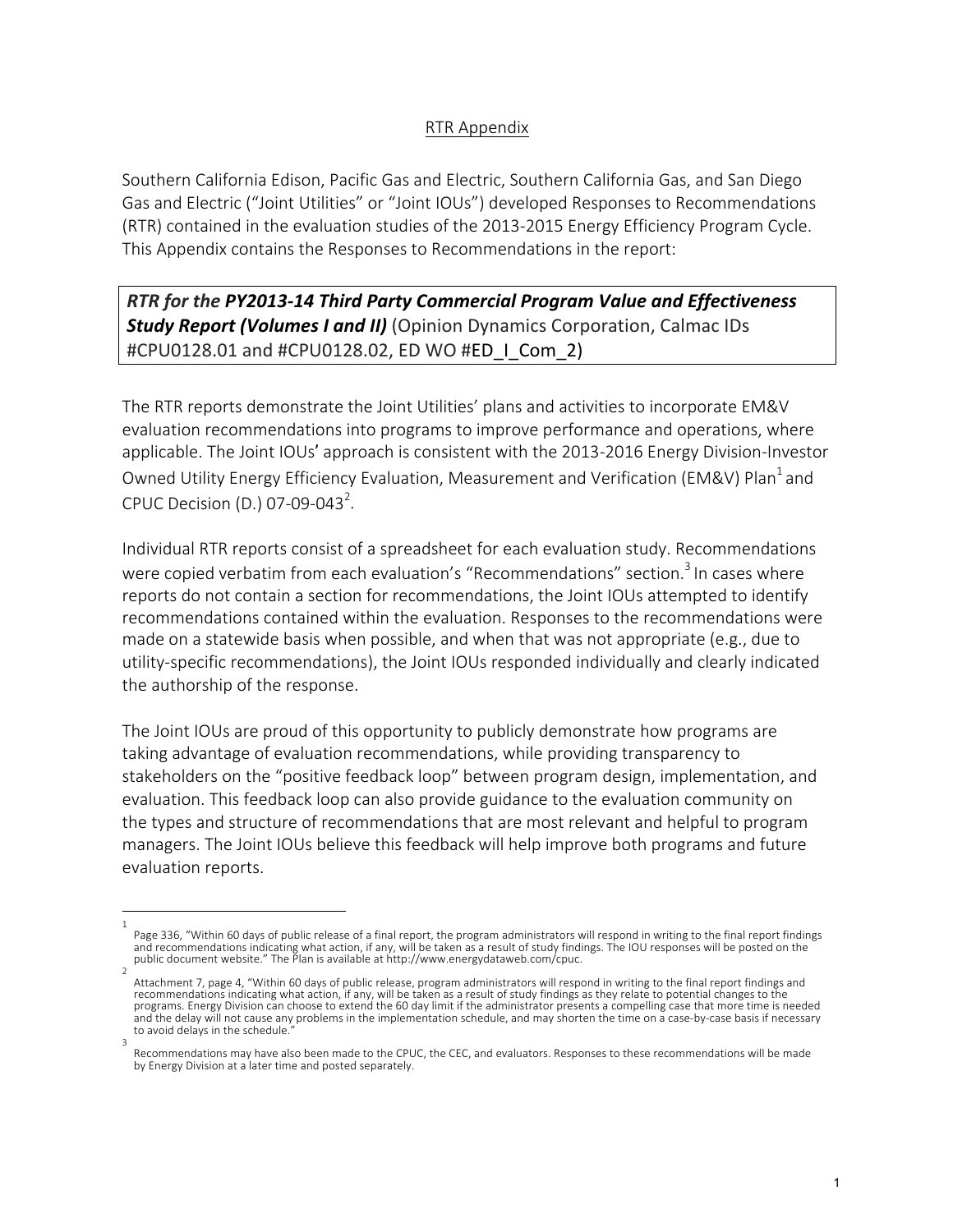## **Response to Recommendations (RTR) in Impact, Process, and Market Assessment Studies**

**Study Title:** PY2013-14 Third Party Commercial Program Value and Effectiveness Study Report (Volumes I and II) **Program:** Multiple Nonresidential Commercial **Author:** Opinion Dynamics Corporation **Calmac ID: CPU0128.01** and **CPU0128.02 ED WO:**  ED\_I\_Com\_2

Links to Reports: http://calmac.org/publications/CPUC\_3P\_Report\_Vol\_I\_FINAL\_Published\_Aug\_2\_2016.pdf http://calmac.org/publications/CPUC\_3P\_Report\_Vol\_II\_FINAL\_Published\_Aug\_2\_2016.pdf

|                |                   |             |                                                                                                                                                                                                                                                                                                                                                                                                                                                                                                                                                                                                                                  |                                                                                                                                                                                                        |                             |                                                            | <b>PG&amp;E</b> (if applicable)                                                                                                                                                                                                                                                                                                                                                                                                                                                                                                                                           |                                                            | <b>SCE</b> (if applicable)                                                                                                                                                                                                                                                                                                                                                                                                                                                       |                                                            | <b>SCG</b> (if applicable)                                                                                                                                                                                                                                                           |                                                            | <b>SDG&amp;E</b> (if applicable)                                                                                                                                                                                                                                                                                                                                                                                     | <b>CPUC Comment</b>                                                                                                                                                                                                                                      |
|----------------|-------------------|-------------|----------------------------------------------------------------------------------------------------------------------------------------------------------------------------------------------------------------------------------------------------------------------------------------------------------------------------------------------------------------------------------------------------------------------------------------------------------------------------------------------------------------------------------------------------------------------------------------------------------------------------------|--------------------------------------------------------------------------------------------------------------------------------------------------------------------------------------------------------|-----------------------------|------------------------------------------------------------|---------------------------------------------------------------------------------------------------------------------------------------------------------------------------------------------------------------------------------------------------------------------------------------------------------------------------------------------------------------------------------------------------------------------------------------------------------------------------------------------------------------------------------------------------------------------------|------------------------------------------------------------|----------------------------------------------------------------------------------------------------------------------------------------------------------------------------------------------------------------------------------------------------------------------------------------------------------------------------------------------------------------------------------------------------------------------------------------------------------------------------------|------------------------------------------------------------|--------------------------------------------------------------------------------------------------------------------------------------------------------------------------------------------------------------------------------------------------------------------------------------|------------------------------------------------------------|----------------------------------------------------------------------------------------------------------------------------------------------------------------------------------------------------------------------------------------------------------------------------------------------------------------------------------------------------------------------------------------------------------------------|----------------------------------------------------------------------------------------------------------------------------------------------------------------------------------------------------------------------------------------------------------|
| Item#          | Page #            | Category    | <b>Findings</b>                                                                                                                                                                                                                                                                                                                                                                                                                                                                                                                                                                                                                  | <b>Best Practice /</b><br><b>Recommendations</b>                                                                                                                                                       | Recommendation<br>Recipient | <b>Disposition</b><br>(Accepted,<br>Rejected, or<br>Other) | <b>Disposition Notes</b><br>(e.g. Description of specific program<br>change or Reason for rejection or Under<br>further review)                                                                                                                                                                                                                                                                                                                                                                                                                                           | <b>Disposition</b><br>(Accepted,<br>Rejected, or<br>Other) | <b>Disposition Notes</b><br>(e.g. Description of specific program<br>change or Reason for rejection or Under<br>further review)                                                                                                                                                                                                                                                                                                                                                  | <b>Disposition</b><br>(Accepted,<br>Rejected, or<br>Other) | <b>Disposition Notes</b><br>(e.g. Description of specific program<br>change or Reason for rejection or Under<br>further review)                                                                                                                                                      | <b>Disposition</b><br>(Accepted,<br>Rejected, or<br>Other) | <b>Disposition Notes</b><br>(e.g. Description of specific program<br>change or Reason for rejection or Under<br>further review)                                                                                                                                                                                                                                                                                      |                                                                                                                                                                                                                                                          |
| 1              | $V1-5$<br>$V1-69$ | General     | For small and medium-size businesses, the<br>no- or low-cost measures and direct instal<br>services are more critical than some of the<br>technical assistance services (such as the<br>audit) for the customer to pursue EE<br>upgrades. Customer surveys revealed that<br>customers placed lower importance on the<br>audit itself. Nevertheless, the audit is<br>needed for the program to assess the<br>facility and to identify energy efficiency<br>improvements; therefore, it is valuable to<br>the program's implementation even if it<br>may be of lesser value to the customer than<br>free, direct install measures. | Place less of an emphasis<br>on the audit for small and<br>nedium-size businesses as<br>a selling point in<br>promotional efforts to<br>prospective participants.                                      | All IOUs                    | Accepted                                                   | PG&E will consider this feedback in<br>program redesign efforts going<br>forward. PG&E is also evaluating<br>how to best target and small and<br>medium-size businesses in the<br>current draft Stage 3 business plans.                                                                                                                                                                                                                                                                                                                                                   | Rejected                                                   | SCE disagrees with this<br>recommendations. Conducting on-<br>site audits are important to the<br>overall direct-install program design<br>and implementation. These on-site<br>audits also gather important<br>customer data to assess the overall<br>energy baseline and efficiency for<br>the properties.                                                                                                                                                                     | Other                                                      | SCG is in the process of rolling out<br>DI programs for its SMBs, however,<br>audtis will be needed in order to<br>identify available measures for<br>those customers. These DI<br>programs can receive leads from<br>third party programs that offer<br>technical assistance/audits | Other                                                      | SDG&E agrees that customer tools<br>should be used to point our<br>customers to available EE solutions,<br>and other thrid party programs.<br>However, the audit is one of those<br>valuable tools that SDG&E uses in<br>gathering baseline and site data.<br>SDG&E will continue to utilize audits and the benefits of<br>as both a selling point for EE<br>measures and as part of project<br>tools for customers. | The<br>recommendation is<br>to place less<br>emphasis on the<br>audit as a selling<br>point, instead focus<br>on other tools used<br>the measures. The<br>audit extremely<br>valuable. Audits<br>gather efficiency<br>needs and cannot<br>be eliminated. |
| $\overline{2}$ | $V1-6$<br>$V1-69$ | Hospitality | For customers in the hospitality industry,<br>case study importance scores indicate<br>diverse market needs, as some highly<br>valued technical assistance and some did<br>not. The LodgingSavers program served<br>very large hotel chains and smaller "mom<br>and pop" hotels. The program also offered<br>both direct install services and larger,<br>customized retrofits.                                                                                                                                                                                                                                                   | Better targeting may be<br>needed to reach only those<br>hospitality customers who<br>would not pursue energy<br>efficiency upgrades on<br>their own without the<br>program's technical<br>assistance. | All IOUs                    | Accepted                                                   | At the end of 2015, PG&E Programs<br>researched historic customer<br>participation and hospitality market<br>needs to re-define and re-scope<br>existing programs to more efficient<br>target Hospitality and Lodging sub-<br>segments. Launched in 2016, the<br>new "Hospitality" program was<br>redesigned to focus on larger<br>hospitality customers (over 100 kw<br>in average peak demand) across the<br>entire PG&E territory, while the<br>local Energy Watch Programs were<br>redesigned to focus on "smaller"<br>SMB hospitality customers 100 kw<br>and over). | Accepted                                                   | SCE accepts this recommendation.<br>SCE will work with the appropriate<br>Third Party implementer/s to<br>improve customer targeting and to<br>reduce program free-ridership.                                                                                                                                                                                                                                                                                                    | Other                                                      | SCG accepts this recommendation.<br>SCG will work with the appropriate<br>Third Party implementer/s to better<br>target appropriate customer<br>segments to address free-ridership.                                                                                                  | Other                                                      | SDG&E does not currently offer a<br>program that is specific for this<br>category.                                                                                                                                                                                                                                                                                                                                   |                                                                                                                                                                                                                                                          |
| $\overline{3}$ | $V1-6$<br>$V1-69$ | Schools     | Customers in the school sector expressed a School programs could<br>mixed need for technical assistance. Schools provide more value by<br>highly valued the technical assistance<br>related to retrocommissioning, and even<br>suggested that further assistance and<br>training in this area would be beneficial.<br>However, schools that pursued retrofit<br>measures through PREPPS or SCE's School<br>EE program expressed only a moderate<br>need for technical assistance.                                                                                                                                                | expanding their measure<br>mix with more outdoor<br>lighting (particularly for<br>stadiums and parking lots),<br>LEDs, and hallway lighting.                                                           | All IOUs                    | Other                                                      | PG&E schools programs already<br>include the recommended<br>measures. The recommendation<br>does not address the findings. The<br>findings is about technical<br>assistance, but the reccomendation<br>is about measure mix. Please<br>clarify.                                                                                                                                                                                                                                                                                                                           | Other                                                      | SCE has taken steps to expand the<br>current SEEP offering to include cost-<br>effective LED and control measures.<br>Some leverages co-pay mechanism<br>to allow schools to apply<br>Proposition 39 funding to their<br>projects. Additionally, the finding<br>may also be related to the specific<br>school's staff and their knowledge<br>level about energy efficiency. SCE<br>appreciates the recommendations<br>to expand cost-effective measures<br>to serve the schools. | Other                                                      | Not Applicable - The<br>recommendation is to add more<br>outdoor lighting.                                                                                                                                                                                                           | Other                                                      | At this time, SDG&E does not offer a<br>specific program for schools, but<br>SDG&E understands the concept<br>that school programs could expand<br>the measure mix.                                                                                                                                                                                                                                                  |                                                                                                                                                                                                                                                          |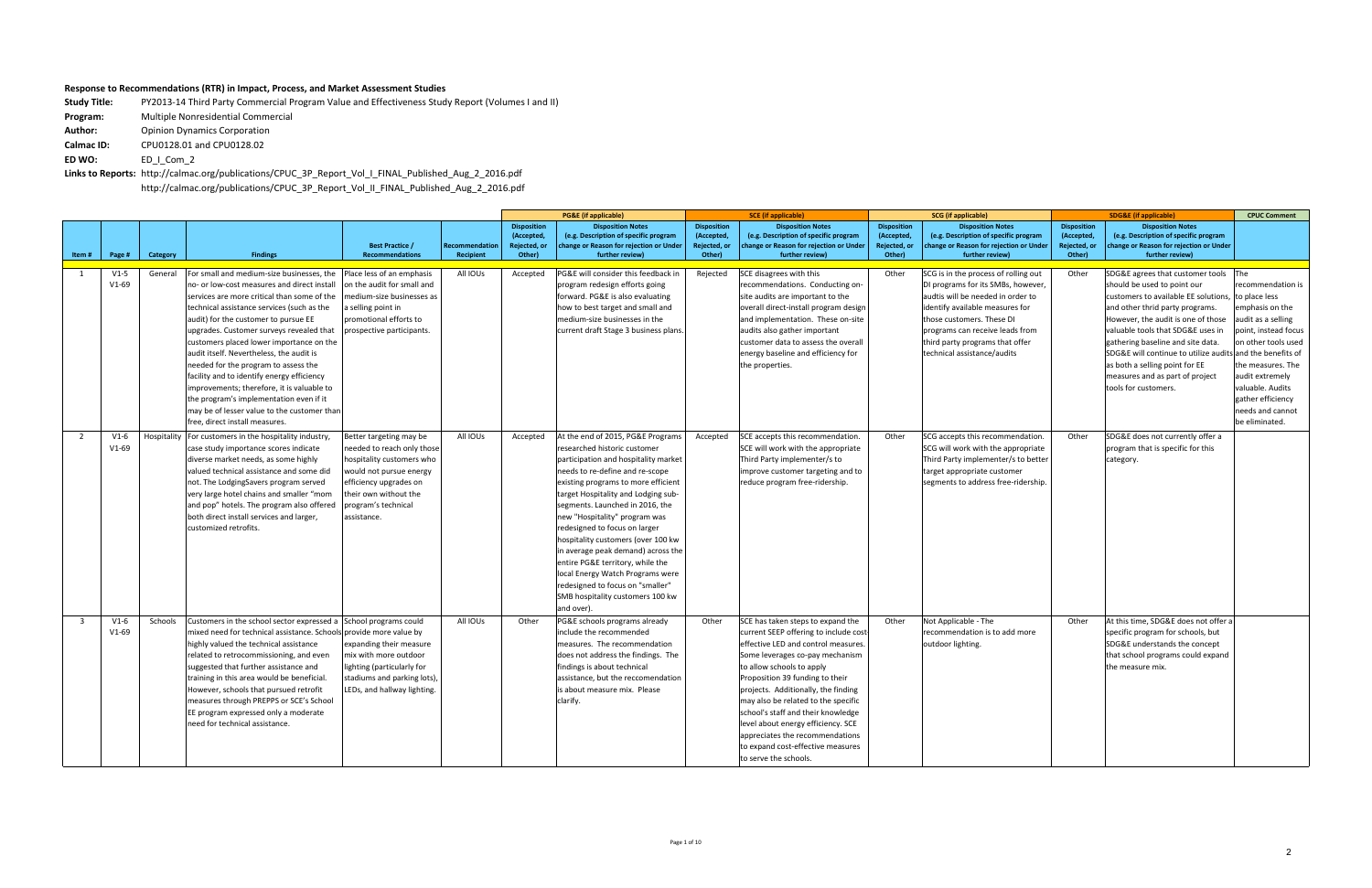|                |         |            |                                                                                          |                                                  |                             |                        | <b>PG&amp;E</b> (if applicable)                                      |                        | <b>SCE</b> (if applicable)                                        |                        | <b>SCG</b> (if applicable)                                |                        | <b>SDG&amp;E (if applicable)</b>                                   | <b>CPUC Comment</b> |
|----------------|---------|------------|------------------------------------------------------------------------------------------|--------------------------------------------------|-----------------------------|------------------------|----------------------------------------------------------------------|------------------------|-------------------------------------------------------------------|------------------------|-----------------------------------------------------------|------------------------|--------------------------------------------------------------------|---------------------|
|                |         |            |                                                                                          |                                                  |                             | <b>Disposition</b>     | <b>Disposition Notes</b>                                             | <b>Disposition</b>     | <b>Disposition Notes</b>                                          | <b>Disposition</b>     | <b>Disposition Notes</b>                                  | <b>Disposition</b>     | <b>Disposition Notes</b>                                           |                     |
|                |         |            |                                                                                          |                                                  |                             | (Accepted,             | (e.g. Description of specific program                                | (Accepted,             | (e.g. Description of specific program                             | (Accepted              | (e.g. Description of specific program                     | (Accepted,             | (e.g. Description of specific program                              |                     |
| Item#          | Page #  | Category   | <b>Findings</b>                                                                          | <b>Best Practice /</b><br><b>Recommendations</b> | Recommendation<br>Recipient | Rejected, or<br>Other) | change or Reason for rejection or Under<br>further review)           | Rejected, or<br>Other) | change or Reason for rejection or Under<br>further review)        | Rejected, or<br>Other) | change or Reason for rejection or Unde<br>further review) | Rejected, or<br>Other) | change or Reason for rejection or Under<br>further review)         |                     |
| $\overline{a}$ | $V1-6$  | Healthcare | Customers in the healthcare sector had                                                   | Healthcare programs                              | All IOUs                    | Other                  | PG&E acknowledges the findings.                                      | Rejected               | SCE acknowledges the findings.                                    | Other                  | N/A                                                       | Other                  | SDG&E does not currently offer a                                   |                     |
|                | $V1-69$ |            | polarized views on the importance of the                                                 | should consider whether it                       |                             |                        | PG&E also agrees that the sample                                     |                        | However, we cannot make this                                      |                        |                                                           |                        | program that is specific for this                                  |                     |
|                |         |            | rebate. The Healthcare EE program had only should emphasize technical                    |                                                  |                             |                        | size of this survey is too small to                                  |                        | program design decision based on                                  |                        |                                                           |                        | category.                                                          |                     |
|                |         |            | eight participants and only five of them                                                 | assistance more than                             |                             |                        | make an informed decision. Direct                                    |                        | this limited findings. We will work                               |                        |                                                           |                        |                                                                    |                     |
|                |         |            | responded to the case study participant                                                  | rebates to the healthcare                        |                             |                        | Install programs have proved to be                                   |                        | with the Third Party implementers                                 |                        |                                                           |                        |                                                                    |                     |
|                |         |            | survey, so the information is limited to only sector.                                    |                                                  |                             |                        | in demand on small healthcare                                        |                        | to assess the importance of                                       |                        |                                                           |                        |                                                                    |                     |
|                |         |            | a few customers representing this sector.                                                |                                                  |                             |                        | facilities. The current scope of work                                |                        | technical assistance (i.e., audits,                               |                        |                                                           |                        |                                                                    |                     |
|                |         |            | However, given the polarized view on the                                                 |                                                  |                             |                        | does have a form of technical                                        |                        | etc.) to see if this can off-set the                              |                        |                                                           |                        |                                                                    |                     |
|                |         |            | importance of the rebate, the program may                                                |                                                  |                             |                        | assistance in the form of project                                    |                        | incentive offering. We think this                                 |                        |                                                           |                        |                                                                    |                     |
|                |         |            | consider whether it should emphasize                                                     |                                                  |                             |                        | managment and quality control                                        |                        | recommendation requires more                                      |                        |                                                           |                        |                                                                    |                     |
|                |         |            | technical assistance more than rebates to                                                |                                                  |                             |                        | checks on the hired contractor for                                   |                        | vetting and consideration.                                        |                        |                                                           |                        |                                                                    |                     |
|                |         |            | the healthcare sector.                                                                   |                                                  |                             |                        | the energy efficiency installation.                                  |                        |                                                                   |                        |                                                           |                        |                                                                    |                     |
|                |         |            |                                                                                          |                                                  |                             |                        | The current Third Party                                              |                        |                                                                   |                        |                                                           |                        |                                                                    |                     |
|                |         |            |                                                                                          |                                                  |                             |                        | mplementer will also provide<br>feedback on bids to the customer (ii |                        |                                                                   |                        |                                                           |                        |                                                                    |                     |
|                |         |            |                                                                                          |                                                  |                             |                        | requested). PG&E will work with the                                  |                        |                                                                   |                        |                                                           |                        |                                                                    |                     |
|                |         |            |                                                                                          |                                                  |                             |                        | implementer to collect more                                          |                        |                                                                   |                        |                                                           |                        |                                                                    |                     |
|                |         |            |                                                                                          |                                                  |                             |                        | nformaton on the demand for                                          |                        |                                                                   |                        |                                                           |                        |                                                                    |                     |
|                |         |            |                                                                                          |                                                  |                             |                        | technical assistance in lieu of                                      |                        |                                                                   |                        |                                                           |                        |                                                                    |                     |
|                |         |            |                                                                                          |                                                  |                             |                        | ncentives.                                                           |                        |                                                                   |                        |                                                           |                        |                                                                    |                     |
| 5              | $V1-6$  |            | Boiler EE Commercial customers upgrading boiler                                          | Boiler rebates offered                           | All IOUs                    | Other - need           | We will ensure our Programs and                                      | N/A                    | N/A                                                               | Other                  | N/A                                                       | Other                  | N/A                                                                |                     |
|                | $V1-69$ |            | systems indicated only a moderate need for through PG&E's Core                           |                                                  |                             | more info              | Products teams have this                                             |                        |                                                                   |                        |                                                           |                        |                                                                    |                     |
|                |         |            | rebates and technical assistance. The                                                    | Program may adequately                           |                             |                        | information as part of their review                                  |                        |                                                                   |                        |                                                           |                        |                                                                    |                     |
|                |         |            | program generated the highest gas savings                                                | address market need.                             |                             |                        | of incentive levels. Given the high                                  |                        |                                                                   |                        |                                                           |                        |                                                                    |                     |
|                |         |            | and the second highest energy savings                                                    |                                                  |                             |                        | conversion rate from audit to                                        |                        |                                                                   |                        |                                                           |                        |                                                                    |                     |
|                |         |            | (measured in BTU) across all programs in                                                 |                                                  |                             |                        | project it would seem that the                                       |                        |                                                                   |                        |                                                           |                        |                                                                    |                     |
|                |         |            | the study. However, moderate importance                                                  |                                                  |                             |                        | technical assistance provided by                                     |                        |                                                                   |                        |                                                           |                        |                                                                    |                     |
|                |         |            | scores (4.4–6.7) for core program features<br>and low cost-effectiveness (total resource |                                                  |                             |                        | Boiler 3P has more than a<br>moderate' impact.                       |                        |                                                                   |                        |                                                           |                        |                                                                    |                     |
|                |         |            | cost [TRC] of 0.64) raise the question of                                                |                                                  |                             |                        |                                                                      |                        |                                                                   |                        |                                                           |                        |                                                                    |                     |
|                |         |            | whether the rebate offered through PG&E's                                                |                                                  |                             |                        |                                                                      |                        |                                                                   |                        |                                                           |                        |                                                                    |                     |
|                |         |            | Core program would adequately address                                                    |                                                  |                             |                        |                                                                      |                        |                                                                   |                        |                                                           |                        |                                                                    |                     |
|                |         |            | the market need.                                                                         |                                                  |                             |                        |                                                                      |                        |                                                                   |                        |                                                           |                        |                                                                    |                     |
| 6              | $V1-7$  | General    | Consider maximizing program value based                                                  | While most customers                             | All IOUs                    | Accepted               | For specific large Commercial                                        | Other                  | SCE appreciates that the 3P                                       | Accepted               | While it may not be possible to                           |                        | SDG&E agrees that offering a                                       | A parnership        |
|                | $V1-70$ |            | on some of the customers' input from case                                                | described the program                            |                             |                        | customers with more advanced                                         |                        | participants are seeking a wider                                  |                        | change the scope of on-going                              |                        | broader mix of measures and                                        | between ETP and 3P  |
|                |         |            | studies regarding what the programs could design of 3P programs as                       |                                                  |                             |                        | levels of energy efficiency                                          |                        | range of measures and program                                     |                        | competitively-bid Third Party                             |                        | program services can be beneficial                                 | programs would      |
|                |         |            | further offer to help them save energy.                                                  | sufficient, they commonly                        |                             |                        | understanding, PG&E is working to                                    |                        | services, however, this must be                                   |                        | Programs, SCG can include more                            |                        | to our customers, however, it may                                  | benefit programs    |
|                |         |            | Please refer to Section 6 for more details.                                              | recommended including                            |                             |                        | develop long term energy                                             |                        | tempered by cost-effectiveness                                    |                        | eligible products in new                                  |                        | be difficult to add new measures at                                | and result in an    |
|                |         |            |                                                                                          | more eligible EE products,                       |                             |                        | management plans as a new                                            |                        | concerns. SCE currently offer other                               |                        | solicitations. SCG can also take into                     |                        | this point in already existing                                     | offering a broader  |
|                |         |            |                                                                                          | more communication on                            |                             |                        | technical service offering. In                                       |                        | measure mix, Continuous Energy                                    |                        | consideration any                                         |                        | programs. SDG&E will look to our                                   | mix of measures and |
|                |         |            |                                                                                          | energy saving                                    |                             |                        | general, PG&E is working to provide                                  |                        | Management and other services                                     |                        | recommendations from case studies                         |                        | implementers to include new                                        | program services.   |
|                |         |            |                                                                                          | opportunities and<br>benchmarking to other       |                             |                        | a range of options for customers to                                  |                        | through our core program also. It<br>makes sense to engage the 3P |                        | as well as the Third Party                                |                        | solutions in the future. SDG&E does                                |                     |
|                |         |            |                                                                                          | businesses, additional                           |                             |                        | engage in energy efficiency<br>programs based on their level of      |                        | implementers in a discussion to                                   |                        | implementers proposing new<br>program designs.            |                        | feel that we need to be cautious<br>when sharing energy saving and |                     |
|                |         |            |                                                                                          | training or assistance in                        |                             |                        | sophistication and specific business                                 |                        | make sure the wide array of                                       |                        |                                                           |                        | benchmarking information between                                   |                     |
|                |         |            |                                                                                          | advanced analytics-                              |                             |                        | needs. The Commercial Programs                                       |                        | program measures and services are                                 |                        |                                                           |                        | implementers and customers.                                        |                     |
|                |         |            |                                                                                          | enabled                                          |                             |                        | team has detailed this approach to                                   |                        | properly presented across the                                     |                        |                                                           |                        |                                                                    |                     |
|                |         |            |                                                                                          | Retrocommissioning                               |                             |                        | meeting the customer at their stage                                  |                        | portfolio.                                                        |                        |                                                           |                        |                                                                    |                     |
|                |         |            |                                                                                          | programs, and more                               |                             |                        | of readiness for energy efficiency in                                |                        |                                                                   |                        |                                                           |                        |                                                                    |                     |
|                |         |            |                                                                                          | guidance from                                    |                             |                        | the current Stage 3 draft Business                                   |                        |                                                                   |                        |                                                           |                        |                                                                    |                     |
|                |         |            |                                                                                          | implementation staff when                        |                             |                        | Plan, along with continuing the                                      |                        |                                                                   |                        |                                                           |                        |                                                                    |                     |
|                |         |            |                                                                                          | developing the project                           |                             |                        | team's existing approach to serving                                  |                        |                                                                   |                        |                                                           |                        |                                                                    |                     |
|                |         |            |                                                                                          | scope.                                           |                             |                        | the market based on a                                                |                        |                                                                   |                        |                                                           |                        |                                                                    |                     |
|                |         |            |                                                                                          |                                                  |                             |                        | segmentation of the largest                                          |                        |                                                                   |                        |                                                           |                        |                                                                    |                     |
|                |         |            |                                                                                          |                                                  |                             |                        | customer types.                                                      |                        |                                                                   |                        |                                                           |                        |                                                                    |                     |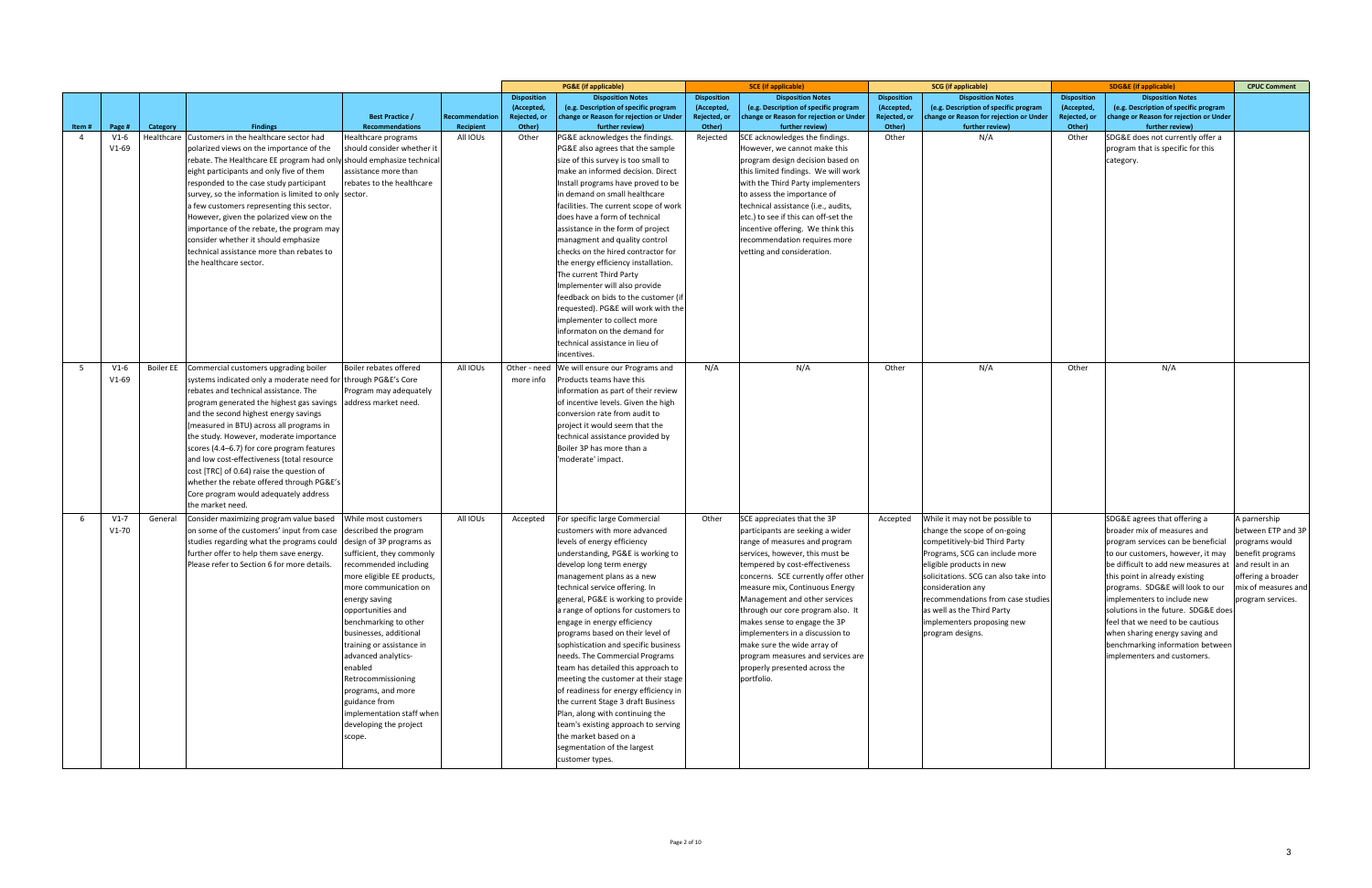|       |         |          |                                                                          |                              |                |                    | <b>PG&amp;E</b> (if applicable)         |                    | <b>SCE</b> (if applicable)              |                    | <b>SCG</b> (if applicable)             |                    | <b>SDG&amp;E</b> (if applicable)        | <b>CPUC Comment</b> |
|-------|---------|----------|--------------------------------------------------------------------------|------------------------------|----------------|--------------------|-----------------------------------------|--------------------|-----------------------------------------|--------------------|----------------------------------------|--------------------|-----------------------------------------|---------------------|
|       |         |          |                                                                          |                              |                | <b>Disposition</b> | <b>Disposition Notes</b>                | <b>Disposition</b> | <b>Disposition Notes</b>                | <b>Disposition</b> | <b>Disposition Notes</b>               | <b>Disposition</b> | <b>Disposition Notes</b>                |                     |
|       |         |          |                                                                          |                              |                | (Accepted,         | (e.g. Description of specific program   | (Accepted          | (e.g. Description of specific program   | (Accepted          | (e.g. Description of specific program  | (Accepted,         | (e.g. Description of specific program   |                     |
|       |         |          |                                                                          | <b>Best Practice /</b>       | Recommendation | Rejected, or       | change or Reason for rejection or Under | Rejected, or       | change or Reason for rejection or Under | Rejected, or       | change or Reason for rejection or Unde | Rejected, or       | change or Reason for rejection or Under |                     |
| Item# | Page #  | Category | <b>Findings</b>                                                          | <b>Recommendations</b>       | Recipient      | Other)             | further review)                         | Other)             | further review)                         | Other)             | further review)                        | Other)             | further review)                         |                     |
|       | $V1-7$  | Emerging | The majority of 3P Commercial programs                                   | The IOUs should seek ways    | All IOUs       | Accepted           | PG&E acknowledges the need for          | Accepted           | SCE accepts this recommendation         | Accepted           | SCG has had significant success in     | Accepted           | SDG&E does agree that better            |                     |
|       | $V1-70$ | Tech     | targeted hard-to-reach markets with                                      | by which they can            |                |                    | better coordination between             |                    | since coordination with the ETP         |                    | onboarding innovative program          |                    | coordination with the Emerging          |                     |
|       |         |          | established technologies (29 of 38). While                               | encourage more-              |                |                    | Programs and Emerging Technology        |                    | program is an ongoing activity. In      |                    | designs through its IDEEA 365          |                    | Techologies team during                 |                     |
|       |         |          | these programs generated the bulk (93%) of innovative program            |                              |                |                    | (ET) teams as one way to enable         |                    | addition, SCE has the following         |                    | pocess. (Examples: Historical          |                    | solicitations makes sense. SDG&E        |                     |
|       |         |          | combined savings (BTU) in the 2013-14                                    | designs in 3P through its    |                |                    | and introduce greater program           |                    | comments:                               |                    | Buidlings Energy Efficiency Program,   |                    | continues evaluation of Round 4 of      |                     |
|       |         |          | cycle, the 3P programs were intended as a                                | <b>IDEEA365</b> solicitation |                |                    | innovation into the marketplace.        |                    |                                         |                    | Clear Ice program for Ice skationg     |                    | IDEEA 365, and is currently             |                     |
|       |         |          | vehicle to enable more innovation.                                       | process. One way to do       |                |                    | While Programs currently                |                    | . We cannot rely on a single source     |                    | rinks, etc.) These program ideas       |                    | considering adding two programs.        |                     |
|       |         |          |                                                                          | this may be to start better  |                |                    | collaborates with ET on specific        |                    | for innovation and good ideas.          |                    | came through the IDEEA 365             |                    | There are innovative aspects to         |                     |
|       |         |          |                                                                          | coordination with the        |                |                    | initiatives ET-led such as TRIP,        |                    | IDEEA365 is one of the vehicles for     |                    | solicitation process, with             |                    | each, and these programs may fill       |                     |
|       |         |          |                                                                          | <b>Emerging Technologies</b> |                |                    | IDEEA365, and EPIC, the team will       |                    | the IOUs to explore program             |                    | involvement in program evaluation      |                    | gaps in the EE portfolio. With          |                     |
|       |         |          |                                                                          | Program throughout the       |                |                    | seek greater opportunities for          |                    | innovation, and we have other           |                    | from various internal stakeholders     |                    | respect to innovative 'technologies',   |                     |
|       |         |          |                                                                          | program solicitation         |                |                    | coordination in the program             |                    | sources. SCE will continue to           |                    | including Emerging Technologies.       |                    | while we didn't see many that were      |                     |
|       |         |          |                                                                          | process.                     |                |                    | solicitation process. The team will     |                    | aggressively seek new program           |                    | SCG intends to continue this           |                    | new and innovative, we did include      |                     |
|       |         |          |                                                                          |                              |                |                    | also consider annual idea-exchange      |                    | design and implementation               |                    | practice. SCG also has implemented     |                    | our ET team in final results and did    |                     |
|       |         |          |                                                                          |                              |                |                    | or pitch forums designed to solicit     |                    | innovations for the Third Party         |                    | a robust internal Stage Gate process   |                    | in fact, pass one                       |                     |
|       |         |          |                                                                          |                              |                |                    | new ideas prior to formal program       |                    | Programs.                               |                    | for inviting and evaluating new        |                    | technology/program to the ET team       |                     |
|       |         |          |                                                                          |                              |                |                    | proposal submissions.                   |                    |                                         |                    | measures and program ideas from        |                    | for evaluation.                         |                     |
|       |         |          |                                                                          |                              |                |                    |                                         |                    | Coordination with ETP to seek           |                    | various sources including ET and       |                    |                                         |                     |
|       |         |          |                                                                          |                              |                |                    |                                         |                    | innovation is an ongoing effort. For    |                    | through 3PP Portfolio Of Future        |                    |                                         |                     |
|       |         |          |                                                                          |                              |                |                    |                                         |                    | measures, services and delivery         |                    | program managed by Navigant,           |                    |                                         |                     |
|       |         |          |                                                                          |                              |                |                    |                                         |                    | channels to move to "production"        |                    | etc.). SCG has also conducted a TRIF   |                    |                                         |                     |
|       |         |          |                                                                          |                              |                |                    |                                         |                    | programs to generate energy             |                    | solicitation through IDEEA 365,        |                    |                                         |                     |
|       |         |          |                                                                          |                              |                |                    |                                         |                    | savings, they must meet certain         |                    | exclusively for emerging               |                    |                                         |                     |
|       |         |          |                                                                          |                              |                |                    |                                         |                    | requirements. SCE uses pilots/trials    |                    | technologies that are promising        |                    |                                         |                     |
|       |         |          |                                                                          |                              |                |                    |                                         |                    | to test these concepts prior to         |                    | where work papers have not been        |                    |                                         |                     |
|       |         |          |                                                                          |                              |                |                    |                                         |                    | scaling the program investments.        |                    | developed                              |                    |                                         |                     |
|       |         |          |                                                                          |                              |                |                    |                                         |                    | Furthermore, proper                     |                    |                                        |                    |                                         |                     |
|       |         |          |                                                                          |                              |                |                    |                                         |                    | documentations such as approved         |                    |                                        |                    |                                         |                     |
|       |         |          |                                                                          |                              |                |                    |                                         |                    | workpapers are also required in a       |                    |                                        |                    |                                         |                     |
|       |         |          |                                                                          |                              |                |                    |                                         |                    | production program. In summary,         |                    |                                        |                    |                                         |                     |
|       |         |          |                                                                          |                              |                |                    |                                         |                    | SCE will continue to coordinate         |                    |                                        |                    |                                         |                     |
|       |         |          |                                                                          |                              |                |                    |                                         |                    | work with the ETP program, but          |                    |                                        |                    |                                         |                     |
|       |         |          |                                                                          |                              |                |                    |                                         |                    | additional qualifications are           |                    |                                        |                    |                                         |                     |
|       |         |          |                                                                          |                              |                |                    |                                         |                    | required for 3P program                 |                    |                                        |                    |                                         |                     |
|       |         |          |                                                                          |                              |                |                    |                                         |                    | implementation.                         |                    |                                        |                    |                                         |                     |
| - 8   | $V1-7$  | General  | Ensure that the program technologies and In the future, the IOUs, and    |                              | All IOUs       | Accepted           | PG&E agrees with this                   | Accepted           | SCE agrees with this                    | Other              | SCG will consider the potential        | Other              | SDG&E does consider the findings        |                     |
|       | $V1-70$ |          | sectors align with where the energy saving   the working group, should   |                              |                |                    | recommendation and will continue        |                    | recommendation. SCE reviews the         |                    | study findings as one of the criteria  |                    | from potential studies important in     |                     |
|       |         |          | potential is. These programs were providing consider the latest findings |                              |                |                    | to consider and include the findings    |                    | potential study when seeking Third      |                    | in evaluating programs to keep,        |                    | portfolio and program design.           |                     |
|       |         |          | great value if they obtained cost-effective   from commercial potential  |                              |                |                    | from the commercial potential           |                    | Party Programs today. However,          |                    | drop or launch, in addition to other   |                    | There are many other factors, which     |                     |
|       |         |          | net energy savings in technologies or                                    | studies when deciding        |                |                    | studies in its work. These studies      |                    | whether or not to terminate a           |                    | criteria such as actual program        |                    | vary by service territory, that are     |                     |
|       |         |          | sectors with the most energy saving                                      | what programs to keep,       |                |                    | have informed the Commercial            |                    | program may also involve                |                    | results, cost effectiveness, etc.      |                    | considered as well.                     |                     |
|       |         |          | potential.                                                               | what programs to drop,       |                |                    | Programs team's current approach        |                    | consideration for implementer's         |                    |                                        |                    |                                         |                     |
|       |         |          |                                                                          | and what new programs to     |                |                    | to serving the Commercial market        |                    | performance and customer                |                    |                                        |                    |                                         |                     |
|       |         |          |                                                                          | launch.                      |                |                    | based on a segmentation of the          |                    | response. In addition, SCE and the      |                    |                                        |                    |                                         |                     |
|       |         |          |                                                                          |                              |                |                    | largest customer types.                 |                    | other program administrators are        |                    |                                        |                    |                                         |                     |
|       |         |          |                                                                          |                              |                |                    |                                         |                    | sensitive to the effects of market      |                    |                                        |                    |                                         |                     |
|       |         |          |                                                                          |                              |                |                    |                                         |                    | transformation and maturity. We         |                    |                                        |                    |                                         |                     |
|       |         |          |                                                                          |                              |                |                    |                                         |                    | will continue to monitor these key      |                    |                                        |                    |                                         |                     |
|       |         |          |                                                                          |                              |                |                    |                                         |                    | concerns.                               |                    |                                        |                    |                                         |                     |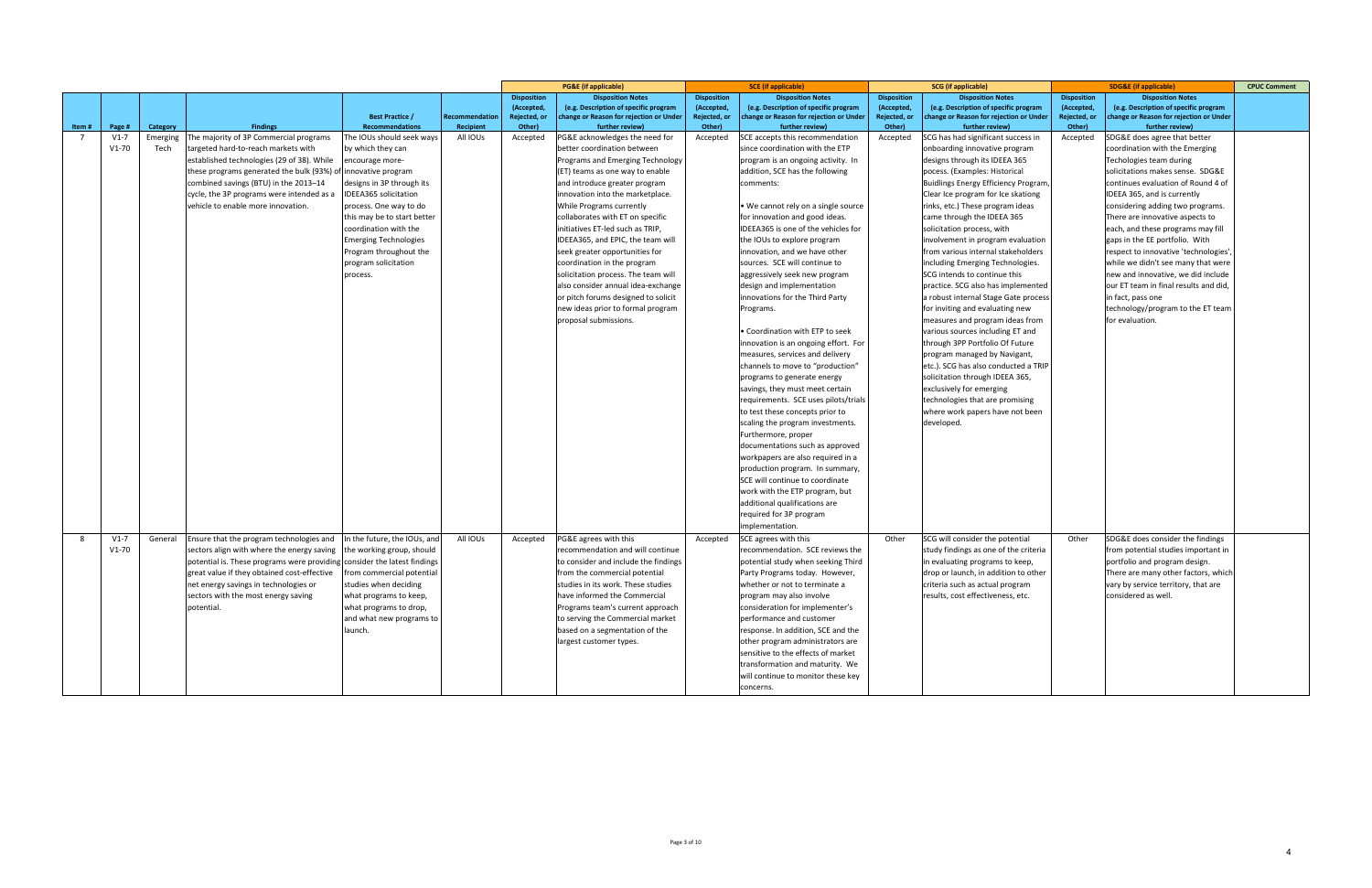|       |         |          |                                                                          |                             |               |                    | <b>PG&amp;E</b> (if applicable)         |                    | <b>SCE</b> (if applicable)             |                    | <b>SCG</b> (if applicable)              |                    | <b>SDG&amp;E</b> (if applicable)        | <b>CPUC Comment</b> |
|-------|---------|----------|--------------------------------------------------------------------------|-----------------------------|---------------|--------------------|-----------------------------------------|--------------------|----------------------------------------|--------------------|-----------------------------------------|--------------------|-----------------------------------------|---------------------|
|       |         |          |                                                                          |                             |               | <b>Disposition</b> | <b>Disposition Notes</b>                | <b>Disposition</b> | <b>Disposition Notes</b>               | <b>Disposition</b> | <b>Disposition Notes</b>                | <b>Disposition</b> | <b>Disposition Notes</b>                |                     |
|       |         |          |                                                                          |                             |               | (Accepted          | (e.g. Description of specific program   | (Accepted,         | (e.g. Description of specific program  | (Accepted,         | (e.g. Description of specific program   | (Accepted,         | (e.g. Description of specific program   |                     |
|       |         |          |                                                                          | <b>Best Practice /</b>      | Recommendatio | Rejected, or       | change or Reason for rejection or Under | Rejected, or       | change or Reason for rejection or Unde | Rejected, or       | change or Reason for rejection or Under | Rejected, or       | change or Reason for rejection or Under |                     |
| Item# | Page #  | Category | <b>Findings</b>                                                          | Recommendations             | Recipient     | Other <sup>'</sup> | further review)                         | Other)             | further review)                        | Other)             | further review)                         | Other)             | further review)                         |                     |
| 9     | $V1-8$  | General  | According to program implementation staff, Consider more-systematic      |                             | All IOUs      | Other              | Need more information. PG&E             | Accepted           | SCE is working on a more-              | Other              | SCG customers can only take             | Other              | SDG&E maintains EE program              |                     |
|       | $V1-72$ |          | about one-third (10 of 29) of the active                                 | referrals to other EE       |               |                    | agrees that there are opportunities     |                    | systematic referral process for the    |                    | advantage of programs that are          |                    | information on its website              |                     |
|       |         |          | programs did not refer their participants to programs via a centralized  |                             |               |                    | to improve cross-program referrals      |                    | entire portfolio of programs on our    |                    | offered in its service territory. All   |                    | currently, and also provides            |                     |
|       |         |          | other IOU programs. The remaining                                        | and statewide EE program    |               |                    | and will explore ways to do this.       |                    | website and through our Business       |                    | SCG's 3PPs are listed on                |                    | detailed program information to         |                     |
|       |         |          | implementers did not have formal referral                                | website that provides easy  |               |                    | Current efforts at greater cross-       |                    | Account Executive team. We agree       |                    | socalgas.com and the 3Ps have           |                    | our Trade Professional network to       |                     |
|       |         |          | processes, but mentioned Core programs                                   | access to EE program        |               |                    | offering collaboration include IDSM.    |                    | that this process can be improved.     |                    | access to that informatiion. SCG        |                    | ensure greater education on our         |                     |
|       |         |          | and on-bill financing to participants or IOU                             | information for             |               |                    |                                         |                    | In 2017 Third Party Program            |                    | emphasizes to all its 3Ps the need to   |                    | programs through other channels.        |                     |
|       |         |          | Account Executives as they saw fit. Only a                               | commercial customers,       |               |                    |                                         |                    | implementation, SCE will investigate   |                    | inform their customers about other      |                    | SDG&E would consider discussions        |                     |
|       |         |          | few also mentioned DR programs or other                                  | perhaps as part of the      |               |                    |                                         |                    | and implement more uniform             |                    | available SCG 3P or coreprograms.       |                    | with the other IOUs to further          |                     |
|       |         |          |                                                                          |                             |               |                    |                                         |                    |                                        |                    | SCG also offers several non-            |                    | investigate a SW marketing              |                     |
|       |         |          | 3P programs. Few referrals is not surprising; Energy Upgrade CA          |                             |               |                    |                                         |                    | methods to provide easy access to      |                    |                                         |                    |                                         |                     |
|       |         |          | implementers had little incentive to refer                               | statewide marketing         |               |                    |                                         |                    | EE program information. We will        |                    | resource programs with the              |                    | approach as is appropriate going        |                     |
|       |         |          | customers because they operated under                                    | initiative.                 |               |                    |                                         |                    | look to design Key Performance         |                    | objective to identify and educate       |                    | forward.                                |                     |
|       |         |          | pay-for-performance contracts and focused                                |                             |               |                    |                                         |                    | Indicators (KPIs) to monitor this      |                    | customers in different segments for     |                    |                                         |                     |
|       |         |          | on participation in their own programs. To                               |                             |               |                    |                                         |                    | concern. This item will be followed-   |                    | enrolling them in available SCG         |                    |                                         |                     |
|       |         |          | maximize energy savings from hard-to-                                    |                             |               |                    |                                         |                    | up on our 2017 PIP submittal early     |                    | program offerings.                      |                    |                                         |                     |
|       |         |          | reach customers in the commercial sector,                                |                             |               |                    |                                         |                    | next year.                             |                    |                                         |                    |                                         |                     |
|       |         |          | the IOUs should therefore consider a                                     |                             |               |                    |                                         |                    |                                        |                    |                                         |                    |                                         |                     |
|       |         |          | process that supports or incentivizes                                    |                             |               |                    |                                         |                    |                                        |                    |                                         |                    |                                         |                     |
|       |         |          | referrals to other energy efficiency                                     |                             |               |                    |                                         |                    |                                        |                    |                                         |                    |                                         |                     |
|       |         |          | programs. One way to overcome this                                       |                             |               |                    |                                         |                    |                                        |                    |                                         |                    |                                         |                     |
|       |         |          | disincentive is to centralize EE program                                 |                             |               |                    |                                         |                    |                                        |                    |                                         |                    |                                         |                     |
|       |         |          | information in one statewide website that                                |                             |               |                    |                                         |                    |                                        |                    |                                         |                    |                                         |                     |
|       |         |          | provides easy access to EE program                                       |                             |               |                    |                                         |                    |                                        |                    |                                         |                    |                                         |                     |
|       |         |          | information for commercial customers.                                    |                             |               |                    |                                         |                    |                                        |                    |                                         |                    |                                         |                     |
|       |         |          | perhaps as part of the Energy Upgrade CA                                 |                             |               |                    |                                         |                    |                                        |                    |                                         |                    |                                         |                     |
|       |         |          |                                                                          |                             |               |                    |                                         |                    |                                        |                    |                                         |                    |                                         |                     |
|       |         |          | statewide marketing initiative. Another way                              |                             |               |                    |                                         |                    |                                        |                    |                                         |                    |                                         |                     |
|       |         |          | may be to build a requirement to provide                                 |                             |               |                    |                                         |                    |                                        |                    |                                         |                    |                                         |                     |
|       |         |          | referrals to the appropriate Core programs                               |                             |               |                    |                                         |                    |                                        |                    |                                         |                    |                                         |                     |
|       |         |          | into the contract between the IOU and                                    |                             |               |                    |                                         |                    |                                        |                    |                                         |                    |                                         |                     |
|       |         |          | mplementer.                                                              |                             |               |                    |                                         |                    |                                        |                    |                                         |                    |                                         |                     |
| 10    | $V1-8$  | Various  | Some of these programs require specific                                  | Ensure that processes and   | All IOUs      | Accepted           | PG&E has taken this feedback on         | Accepted           | SCE appreciates this                   | Accepted           | Staff changes are a reality of          | Accepted           | SDG&E maintains program manuals         |                     |
|       | $V1-73$ | Programs | areas of expertise with a given sector or                                | program rules are           |               |                    | onboarding and has developed            |                    | recommendation, however, this is       |                    | workplace. With that in mind, SCG       |                    | for each program, but also              |                     |
|       |         |          | technology to implement effectively, and                                 | documented to allow for     |               |                    | training that facilitates transfer of   |                    | something we already strive to do.     |                    | has been working on minmizing           |                    | maintains a Program Advisor             |                     |
|       |         |          | one staff change at an implementer can                                   | onboarding new staff and    |               |                    | knowledge from prior staff and          |                    | It is a part of program process and    |                    | program impact when staff               |                    | Manual as a resource of processes       |                     |
|       |         |          | cause major program disruption. Also, in                                 | minimize staff turnover for |               |                    | conveys the latest program rules.       |                    | procedure manual today. However        |                    | transition happens. SCG has a           |                    | and procedures for all advisors to      |                     |
|       |         |          |                                                                          |                             |               |                    |                                         |                    |                                        |                    | centeral sharedrive for all its 3PP     |                    |                                         |                     |
|       |         |          | the closed program analysis, we found that   highly specialized markets. |                             |               |                    | For example, PG&E developed and         |                    | this effort can be strengthened. For   |                    | records that can be referred to for     |                    | access. Additionally, to the extent     |                     |
|       |         |          | insufficient communication between newly                                 |                             |               |                    | communicated a custom rulebook          |                    | 2017, we will strengthen our Third     |                    |                                         |                    | possible, SDG&E develops transition     |                     |
|       |         |          | appointed IOU staff and the program                                      |                             |               |                    | that captures all rules relating to     |                    | Party Program kick-off meetings to     |                    | training and data retrieval. SCG is     |                    | plans for staff moves and provides      |                     |
|       |         |          | implementer in the MBPCx Program led to                                  |                             |               |                    | custom workflow. The team has           |                    | include a specific session to discuss  |                    | also in the process of developing a     |                    | onboarding when advisors come           |                     |
|       |         |          | adverse consequences that ultimately led to                              |                             |               |                    | also carried out an extensive and       |                    | and prepare for possible personal      |                    | checklist to identify training needs    |                    | into and / or leave the department      |                     |
|       |         |          | program closure. A formal onboarding                                     |                             |               |                    | ongoing training program--both          |                    | turnover and transitions as a part of  |                    | of new staff members for a quick        |                    | or new positions.                       |                     |
|       |         |          | process for the new IOU staff, or a process                              |                             |               |                    | internal and external to PG&E--to       |                    | program implementation                 |                    | learinging curve. All 3PPs have a       |                    |                                         |                     |
|       |         |          | that facilitates the transfer of knowledge                               |                             |               |                    | ensure this guidance is followed.       |                    | requirements.                          |                    | back-up program manager that will       |                    |                                         |                     |
|       |         |          | from prior IOU staff to new IOU staff                                    |                             |               |                    |                                         |                    |                                        |                    | help out with on-boarding new           |                    |                                         |                     |
|       |         |          | (incidentally, one of the HMG 2010-12 best                               |                             |               |                    |                                         |                    |                                        |                    | staff. SCG has also started the         |                    |                                         |                     |
|       |         |          | practice recommendations), could have                                    |                             |               |                    |                                         |                    |                                        |                    | practice of program presentations       |                    |                                         |                     |
|       |         |          | helped the new IOU staff better understand                               |                             |               |                    |                                         |                    |                                        |                    | as part of its regular weekly           |                    |                                         |                     |
|       |         |          | the program rules. Given the volume of                                   |                             |               |                    |                                         |                    |                                        |                    | meetings to ensure general              |                    |                                         |                     |
|       |         |          | staff across the IOUs and implementers,                                  |                             |               |                    |                                         |                    |                                        |                    | awareness of all programs among         |                    |                                         |                     |
|       |         |          | turnover is going to be inevitable and                                   |                             |               |                    |                                         |                    |                                        |                    | the program managers, so                |                    |                                         |                     |
|       |         |          | therefore good documentation of program                                  |                             |               |                    |                                         |                    |                                        |                    | transitions will be easier.             |                    |                                         |                     |
|       |         |          |                                                                          |                             |               |                    |                                         |                    |                                        |                    |                                         |                    |                                         |                     |
|       |         |          | procedures, processes and program rules,                                 |                             |               |                    |                                         |                    |                                        |                    |                                         |                    |                                         |                     |
|       |         |          | especially policy-directives, is needed for                              |                             |               |                    |                                         |                    |                                        |                    |                                         |                    |                                         |                     |
|       |         |          | smoother staff transfers.                                                |                             |               |                    |                                         |                    |                                        |                    |                                         |                    |                                         |                     |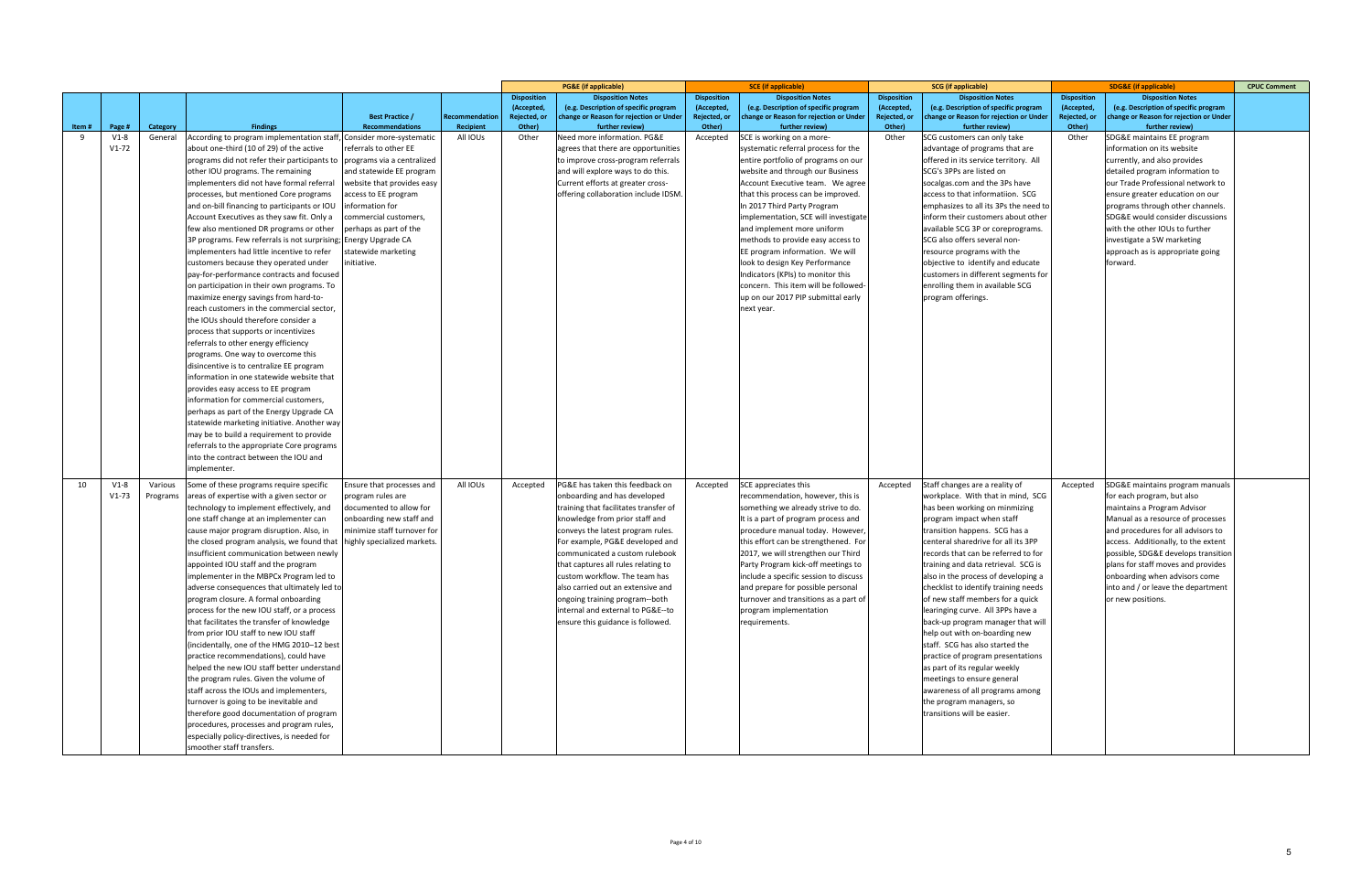|       |         |          |                                          |                           |                |                    | <b>PG&amp;E</b> (if applicable)         |                    | <b>SCE</b> (if applicable)              |                    | <b>SCG</b> (if applicable)              |                    | <b>SDG&amp;E (if applicable)</b>        | <b>CPUC Comment</b> |
|-------|---------|----------|------------------------------------------|---------------------------|----------------|--------------------|-----------------------------------------|--------------------|-----------------------------------------|--------------------|-----------------------------------------|--------------------|-----------------------------------------|---------------------|
|       |         |          |                                          |                           |                | <b>Disposition</b> | <b>Disposition Notes</b>                | <b>Disposition</b> | <b>Disposition Notes</b>                | <b>Disposition</b> | <b>Disposition Notes</b>                | <b>Disposition</b> | <b>Disposition Notes</b>                |                     |
|       |         |          |                                          |                           |                | (Accepted,         | (e.g. Description of specific program   | (Accepted,         | (e.g. Description of specific program   | (Accepted,         | (e.g. Description of specific program   | (Accepted,         | (e.g. Description of specific program   |                     |
|       |         |          |                                          | <b>Best Practice /</b>    | Recommendation | Rejected, or       | change or Reason for rejection or Under | Rejected, or       | change or Reason for rejection or Under | Rejected, or       | change or Reason for rejection or Under | Rejected, or       | change or Reason for rejection or Under |                     |
| Item# | Page #  | Category | <b>Findings</b>                          | <b>Recommendations</b>    | Recipient      | Other)             | further review)                         | Other)             | further review)                         | Other)             | further review)                         | Other)             | further review)                         |                     |
| 11    | $V1-8$  | Various  | While customer satisfaction with program | Programs should enhance   | All IOUs       | Accepted           | For the programs listed, PG&E plans     | Accepted           | The concern for contractor work-        | Other              | Not Applicable                          | Accepted           | SDG&E continuously works to             |                     |
|       | $V1-72$ | Programs | implementation was high in the case      | quality control processes |                |                    | to review the quality control           |                    | quality has been identified through     |                    |                                         |                    | ensure that our customers are           |                     |
|       |         |          | studies, a few participants experienced  | for these case study      |                |                    | processes with a view to improving      |                    | the Workforce Education and             |                    |                                         |                    | satisfied with our contractors and      |                     |
|       |         |          | issues with measure installation and     | programs: RightLights,    |                |                    | them.                                   |                    | Training Program efforts. There are     |                    |                                         |                    | that they provide quality work.         |                     |
|       |         |          | product quality.                         | SDG&E's Direct Install,   |                |                    |                                         |                    | multiple ways to address this           |                    |                                         |                    | Additionally, KPIs are a key part of    |                     |
|       |         |          |                                          | LodgingSavers and Boiler  |                |                    | For the Boiler EE program: If           |                    | concerns:                               |                    |                                         |                    | all of our DI contracts and             |                     |
|       |         |          |                                          |                           |                |                    | requested by the customer, Enovity      |                    |                                         |                    |                                         |                    | implementers and contractors are        |                     |
|       |         |          |                                          |                           |                |                    | provides 2-3 contractor options to      |                    | (1) (Third Party Contractor Action)     |                    |                                         |                    | being measured based on                 |                     |
|       |         |          |                                          |                           |                |                    | install the EE measures. Moving         |                    | Require the Third Party program         |                    |                                         |                    | performance to those KPIs. SDG&E        |                     |
|       |         |          |                                          |                           |                |                    | forward, the PG&E team will             |                    | implementers to enforce internal        |                    |                                         |                    | plans to continue the development       |                     |
|       |         |          |                                          |                           |                |                    | recommend a QC process be put in        |                    | quality control process with self-      |                    |                                         |                    | of more rigorous KPIs as we move        |                     |
|       |         |          |                                          |                           |                |                    | place on any contractor                 |                    | correction steps. The outcome of        |                    |                                         |                    | into the 2017 program year and as       |                     |
|       |         |          |                                          |                           |                |                    | recommendations made to the             |                    | these third party internal QA/QC        |                    |                                         |                    | we amend existing agreements for        |                     |
|       |         |          |                                          |                           |                |                    | customer.                               |                    | efforts must be a part of the           |                    |                                         |                    | next year.                              |                     |
|       |         |          |                                          |                           |                |                    |                                         |                    | reporting requirements.                 |                    |                                         |                    |                                         |                     |
|       |         |          |                                          |                           |                |                    | For the LodgingSavers program: For      |                    |                                         |                    |                                         |                    |                                         |                     |
|       |         |          |                                          |                           |                |                    | HVAC measures, most customer            |                    | (2) (Third Party Contractor Action)     |                    |                                         |                    |                                         |                     |
|       |         |          |                                          |                           |                |                    | service issues experienced were         |                    | SCE's Third Party program               |                    |                                         |                    |                                         |                     |
|       |         |          |                                          |                           |                |                    | related to early EMS Control            |                    | requirements call for the               |                    |                                         |                    |                                         |                     |
|       |         |          |                                          |                           |                |                    | devices, which led to some issues       |                    | implementers to administrator           |                    |                                         |                    |                                         |                     |
|       |         |          |                                          |                           |                |                    | with guest discomfort. The              |                    | customer satisfaction survey at the     |                    |                                         |                    |                                         |                     |
|       |         |          |                                          |                           |                |                    | technology has advanced                 |                    | time of project completion. This is a   |                    |                                         |                    |                                         |                     |
|       |         |          |                                          |                           |                |                    | significantly and Ecology Action now    |                    | part of ongoing program reporting       |                    |                                         |                    |                                         |                     |
|       |         |          |                                          |                           |                |                    | only works with a small subset of       |                    | requirement already.                    |                    |                                         |                    |                                         |                     |
|       |         |          |                                          |                           |                |                    | EMS control providers that              |                    |                                         |                    |                                         |                    |                                         |                     |
|       |         |          |                                          |                           |                |                    | distribute products that completely     |                    | (3) (Program Administrator Action)      |                    |                                         |                    |                                         |                     |
|       |         |          |                                          |                           |                |                    | address the issues that led to guest    |                    | Require program administers to          |                    |                                         |                    |                                         |                     |
|       |         |          |                                          |                           |                |                    | discomfort.                             |                    | implement a second layer of             |                    |                                         |                    |                                         |                     |
|       |         |          |                                          |                           |                |                    |                                         |                    | randomly selected inspection for        |                    |                                         |                    |                                         |                     |
|       |         |          |                                          |                           |                |                    | Regarding RightLights and Lodging       |                    | work-quality as independent             |                    |                                         |                    |                                         |                     |
|       |         |          |                                          |                           |                |                    | Savers quality concerns for lighting    |                    | verification. In addition to this       |                    |                                         |                    |                                         |                     |
|       |         |          |                                          |                           |                |                    | measures, most customer service         |                    | verification, the program               |                    |                                         |                    |                                         |                     |
|       |         |          |                                          |                           |                |                    | issues were related to early LED        |                    | administrator can also randomly         |                    |                                         |                    |                                         |                     |
|       |         |          |                                          |                           |                |                    | technology dimming functionality.       |                    | sample customers to provide             |                    |                                         |                    |                                         |                     |
|       |         |          |                                          |                           |                |                    | Ecology Action now only specifies       |                    | project feedback. These early           |                    |                                         |                    |                                         |                     |
|       |         |          |                                          |                           |                |                    | product that has been tested for        |                    | detection efforts can produce           |                    |                                         |                    |                                         |                     |
|       |         |          |                                          |                           |                |                    | dimming functionality on multiple       |                    | timely feedback for all concerned.      |                    |                                         |                    |                                         |                     |
|       |         |          |                                          |                           |                |                    | circuit types. Additionally, since      |                    |                                         |                    |                                         |                    |                                         |                     |
|       |         |          |                                          |                           |                |                    | 2015 all LED lighting equipment         |                    | SCE is already working on all of the    |                    |                                         |                    |                                         |                     |
|       |         |          |                                          |                           |                |                    | must now be Qualified Products          |                    | above actions with its Third Party      |                    |                                         |                    |                                         |                     |
|       |         |          |                                          |                           |                |                    | Listing or "QPL" listed, which          |                    | Program Implementers. In 2017,          |                    |                                         |                    |                                         |                     |
|       |         |          |                                          |                           |                |                    | ensures rigorous testing and            |                    | SCE plans to strengthen these           |                    |                                         |                    |                                         |                     |
|       |         |          |                                          |                           |                |                    | adherence to high level                 |                    | efforts as a part of the program        |                    |                                         |                    |                                         |                     |
|       |         |          |                                          |                           |                |                    | performance standards. Ecology          |                    | implementation.                         |                    |                                         |                    |                                         |                     |
|       |         |          |                                          |                           |                |                    | Action performs 100% post install       |                    |                                         |                    |                                         |                    |                                         |                     |
|       |         |          |                                          |                           |                |                    | inspections and now incorporates a      |                    |                                         |                    |                                         |                    |                                         |                     |
|       |         |          |                                          |                           |                |                    | customer feedback survey on 100%        |                    |                                         |                    |                                         |                    |                                         |                     |
|       |         |          |                                          |                           |                |                    | of projects. EA Direct customer         |                    |                                         |                    |                                         |                    |                                         |                     |
|       |         |          |                                          |                           |                |                    | survey feedback shows customer          |                    |                                         |                    |                                         |                    |                                         |                     |
|       |         |          |                                          |                           |                |                    | satisfaction scores consistently        |                    |                                         |                    |                                         |                    |                                         |                     |
|       |         |          |                                          |                           |                |                    | above 90%.                              |                    |                                         |                    |                                         |                    |                                         |                     |
|       |         |          |                                          |                           |                |                    |                                         |                    |                                         |                    |                                         |                    |                                         |                     |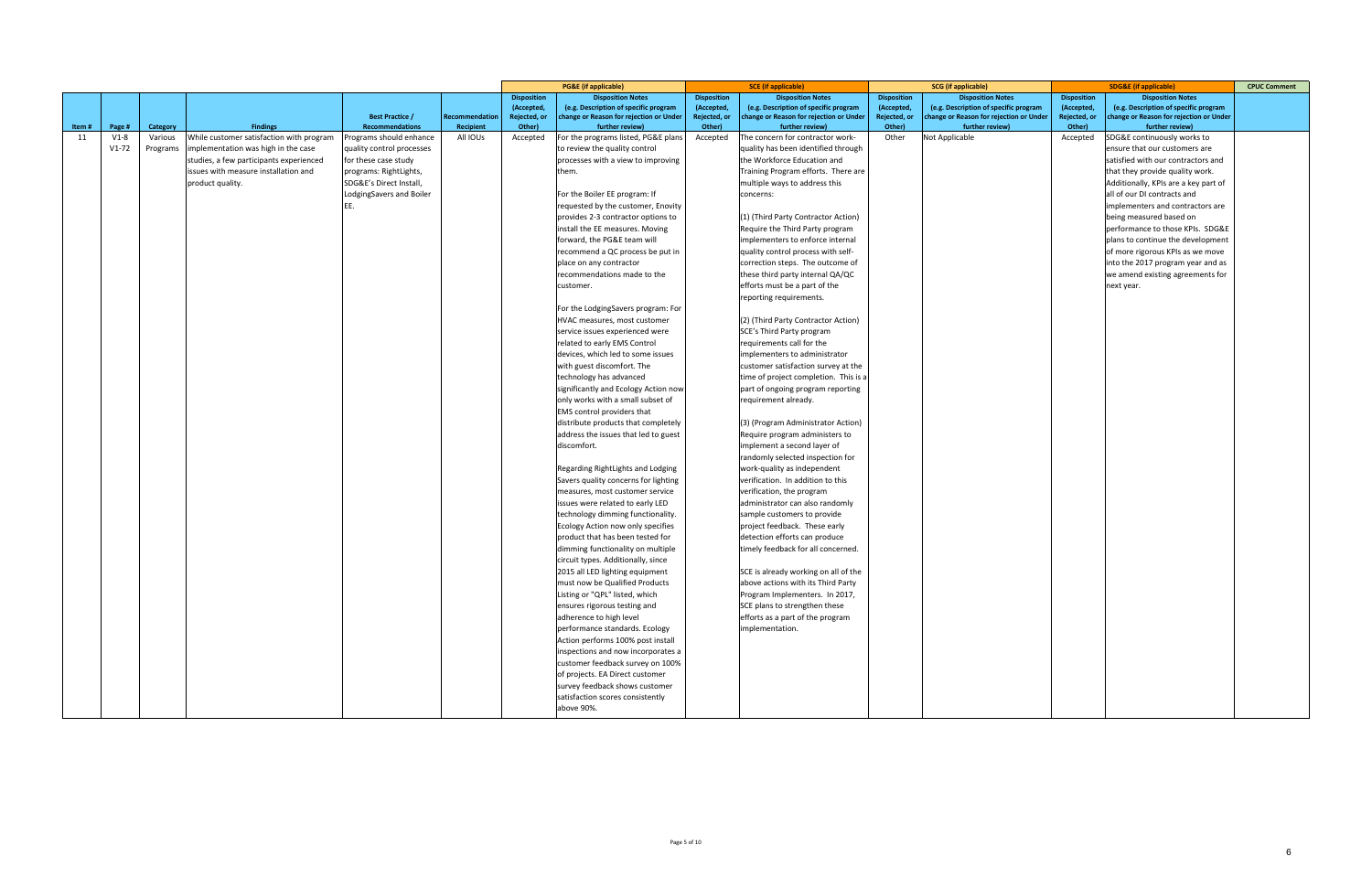|             |                  |                  |                                                                  |                                           |                             |                        | <b>PG&amp;E</b> (if applicable)                              |                        | <b>SCE</b> (if applicable)                                 |                        | <b>SCG</b> (if applicable)                                |                        | <b>SDG&amp;E</b> (if applicable)                           | <b>CPUC Comment</b> |
|-------------|------------------|------------------|------------------------------------------------------------------|-------------------------------------------|-----------------------------|------------------------|--------------------------------------------------------------|------------------------|------------------------------------------------------------|------------------------|-----------------------------------------------------------|------------------------|------------------------------------------------------------|---------------------|
|             |                  |                  |                                                                  |                                           |                             | <b>Disposition</b>     | <b>Disposition Notes</b>                                     | <b>Disposition</b>     | <b>Disposition Notes</b>                                   | <b>Disposition</b>     | <b>Disposition Notes</b>                                  | <b>Disposition</b>     | <b>Disposition Notes</b>                                   |                     |
|             |                  |                  |                                                                  |                                           |                             | (Accepted)             | (e.g. Description of specific program                        | (Accepted              | (e.g. Description of specific program                      | (Accepted,             | (e.g. Description of specific program                     | (Accepted,             | (e.g. Description of specific program                      |                     |
|             |                  |                  | <b>Findings</b>                                                  | <b>Best Practice /</b><br>Recommendations | Recommendation<br>Recipient | Rejected, or<br>Other) | change or Reason for rejection or Under<br>further review)   | Rejected, or<br>Other) | change or Reason for rejection or Under<br>further review) | Rejected, or<br>Other) | change or Reason for rejection or Unde<br>further review) | Rejected, or<br>Other) | change or Reason for rejection or Under<br>further review) |                     |
| Item#<br>12 | Page #<br>$V1-8$ | Category<br>Data | Three of 10 case study programs did not                          | The programs should adopt                 | All IOUs                    | Accepted               | PG&E will share this feedback with                           | Accepted               | SCE agrees with this                                       | Other                  | SCG's PREPPS progam, which was                            | Accepted               | SDG&E believes this is a fair                              |                     |
|             | $V1-73$          |                  | track the necessary data to calculate a                          | tracking systems that allow               |                             |                        | implementers and will consider this                          |                        | recommendation. SCE defines                                |                        | part of this study, stopped doing                         |                        | recommendation and will work to                            |                     |
|             |                  |                  | conversion rate from audits to completed                         | for easy reporting on                     |                             |                        | in program redesign efforts going                            |                        | conversion rate as "percent of                             |                        | audits for the 13-14 program cycle                        |                        | incorporate data tracking and                              |                     |
|             |                  |                  | projects. Collecting these data as part of the conversion rates. |                                           |                             |                        | forward.                                                     |                        | completed audits leading to                                |                        | and thus this was not a data that                         |                        | analysis to allow program staff to                         |                     |
|             |                  |                  | program databases would allow program                            |                                           |                             |                        |                                                              |                        | completed projects".                                       |                        | was tracked. SCG will consider this                       |                        | identify inefficiencies and potential                      |                     |
|             |                  |                  | staff and evaluators to identify                                 |                                           |                             |                        |                                                              |                        |                                                            |                        | recommendation for future third                           |                        | issues in program delivery.                                |                     |
|             |                  |                  | nefficiencies and potential implementation                       |                                           |                             |                        |                                                              |                        |                                                            |                        | party programs.                                           |                        |                                                            |                     |
|             |                  |                  | ssues.                                                           |                                           |                             |                        |                                                              |                        |                                                            |                        |                                                           |                        |                                                            |                     |
|             |                  |                  |                                                                  |                                           |                             |                        |                                                              |                        |                                                            |                        |                                                           |                        |                                                            |                     |
| 13          | $V1-8$           | AERCx            | Program implementation staff of all AERCx                        | PG&E stands to improve                    | PG&E                        | Accepted               | There are ongoing efforts to                                 | N/A                    | N/A                                                        | Other                  | Not Applicable                                            | Other                  | N/A                                                        |                     |
|             |                  |                  | programs experienced issues with data                            | interval data transmission                |                             |                        | support 15 min. interval meter-                              |                        |                                                            |                        |                                                           |                        |                                                            |                     |
|             |                  |                  | provision. The implementers noted that the for AERCx programs.   |                                           |                             |                        | based programs:                                              |                        |                                                            |                        |                                                           |                        |                                                            |                     |
|             |                  |                  | data provision process was difficult to                          |                                           |                             |                        |                                                              |                        |                                                            |                        |                                                           |                        |                                                            |                     |
|             |                  |                  | navigate and that the IOU could lay out the                      |                                           |                             |                        | .EE Programs is currently working                            |                        |                                                            |                        |                                                           |                        |                                                            |                     |
|             |                  |                  | process more clearly. PG&E acknowledged                          |                                           |                             |                        | on a protocol to rectify gaps within                         |                        |                                                            |                        |                                                           |                        |                                                            |                     |
|             |                  |                  | these issues and explained that the IOU                          |                                           |                             |                        | interval data feeds                                          |                        |                                                            |                        |                                                           |                        |                                                            |                     |
|             |                  |                  | does not have a team dedicated to smart                          |                                           |                             |                        | .EE programs has worked with IT to                           |                        |                                                            |                        |                                                           |                        |                                                            |                     |
|             |                  |                  | meter data, which is causing a major barrier                     |                                           |                             |                        | develop a Teradata platform which                            |                        |                                                            |                        |                                                           |                        |                                                            |                     |
|             |                  |                  | to faster and more structured data                               |                                           |                             |                        | automates interval data feeds and                            |                        |                                                            |                        |                                                           |                        |                                                            |                     |
|             |                  |                  | transmission to vendors.                                         |                                           |                             |                        | reduces admin costs                                          |                        |                                                            |                        |                                                           |                        |                                                            |                     |
|             |                  |                  |                                                                  |                                           |                             |                        | . EE Programs is actively researching                        |                        |                                                            |                        |                                                           |                        |                                                            |                     |
|             |                  |                  |                                                                  |                                           |                             |                        | other Smart meter data repositories                          |                        |                                                            |                        |                                                           |                        |                                                            |                     |
|             |                  |                  |                                                                  |                                           |                             |                        | as a new source for 15 min. interval<br>meter-based programs |                        |                                                            |                        |                                                           |                        |                                                            |                     |
|             |                  |                  |                                                                  |                                           |                             |                        | •EE Programs is seeking feedback                             |                        |                                                            |                        |                                                           |                        |                                                            |                     |
|             |                  |                  |                                                                  |                                           |                             |                        | from implementers on how to                                  |                        |                                                            |                        |                                                           |                        |                                                            |                     |
|             |                  |                  |                                                                  |                                           |                             |                        | streamline data feed intake                                  |                        |                                                            |                        |                                                           |                        |                                                            |                     |
|             |                  |                  |                                                                  |                                           |                             |                        |                                                              |                        |                                                            |                        |                                                           |                        |                                                            |                     |
| 14          | $V1-9$           | Comm             | N/A                                                              | Consider ways to                          | All IOUs                    | Accepted               | PG&E communicates this                                       | Accepted               | Disposition, directives and other                          | Accepted               | SCG makes every effort to                                 |                        | Midstream changes affecting                                |                     |
|             | $V1 - 74$        |                  |                                                                  | disseminate policy changes                |                             |                        | information currently through                                |                        | policy adjustments may be released                         |                        | disseminate policy changes mid-                           |                        | claimable savings once ex ante has                         |                     |
|             |                  |                  |                                                                  | mid-cycle that affect                     |                             |                        | specific program communications                              |                        | anytime; however, in the new                               |                        | cycle that affect claimable savings ir                    |                        | been agreed to are not advisable.                          |                     |
|             |                  |                  |                                                                  | claimable savings in a way                |                             |                        | targeting all 3P implementers.                               |                        | Rolling Portfolio Bus Stop                                 |                        | a way that minimizes program                              |                        | Discuss with other IOU's                                   |                     |
|             |                  |                  |                                                                  | that minimizes program                    |                             |                        |                                                              |                        | Framework, such changes should be                          |                        | operations and administrative costs                       |                        |                                                            |                     |
|             |                  |                  |                                                                  | operations and                            |                             |                        |                                                              |                        | implemented only once annually,                            |                        | to the extent possible. SCG also                          |                        |                                                            |                     |
|             |                  |                  |                                                                  | administrative costs to the               |                             |                        |                                                              |                        | thus minimizing the impact to                              |                        | concurs with SCE's observation                            |                        |                                                            |                     |
|             |                  |                  |                                                                  | extent possible.                          |                             |                        |                                                              |                        | program operations and                                     |                        | regarding the Rolling Cycle Bus Stop                      |                        |                                                            |                     |
|             |                  |                  |                                                                  |                                           |                             |                        |                                                              |                        | administrative costs as much as                            |                        | framework.                                                |                        |                                                            |                     |
|             |                  |                  |                                                                  |                                           |                             |                        |                                                              |                        | possible. It should be noted that                          |                        |                                                           |                        |                                                            |                     |
|             |                  |                  |                                                                  |                                           |                             |                        |                                                              |                        | the impact to claimable savings                            |                        |                                                           |                        |                                                            |                     |
|             |                  |                  |                                                                  |                                           |                             |                        |                                                              |                        | would still occur, but now only on                         |                        |                                                           |                        |                                                            |                     |
|             |                  |                  |                                                                  |                                           |                             |                        |                                                              |                        | an annual basis.                                           |                        |                                                           |                        |                                                            |                     |
| 15          | $V1-9$           | Contracting      | N/A                                                              | Allow contract periods of                 | All IOUs                    | Accepted               | Multi-year contracts were provided                           | Other                  | SCE will consider this                                     | Accepted               | Contract lengths have been dictated                       |                        | SDG&E will consider 2-3 yr                                 |                     |
|             | $V1 - 74$        |                  |                                                                  | 2-3 implementation years                  |                             |                        | in 2015 for some 3P/GP programs                              |                        | recommendation but flexibility is                          |                        | in the past by the funding cycle                          |                        | contracts for mature programs.                             |                     |
|             |                  |                  |                                                                  | for mature programs and                   |                             |                        | programs. For longer contract                                |                        | required for the program                                   |                        | authorization. When allowed, SCG's                        |                        | However for newer programs                                 |                     |
|             |                  |                  |                                                                  | up to 5 years for newer                   |                             |                        | terms, while we will ensure this                             |                        | administrators. We do not want to                          |                        | contracts have had a 2-3 year or                          |                        | longer contracts are not advisable                         |                     |
|             |                  |                  |                                                                  | programs to allow                         |                             |                        | feedback is considered in future                             |                        | prolong unproductive program                               |                        | longer length. Many of our 3P                             |                        | due to the inherent risk of failure                        |                     |
|             |                  |                  |                                                                  | sufficient time to build                  |                             |                        | contracting efforts we need to                               |                        | implementation unnecessarily.                              |                        | programs have extended over 5                             |                        | during the first year. SDG&E will                          |                     |
|             |                  |                  |                                                                  | project pipelines and                     |                             |                        | balance the need to be nimble with                           |                        | When programs are terminated,                              |                        | years. For example, PREPPS was                            |                        | reserve the option to extend                               |                     |
|             |                  |                  |                                                                  | realize savings.                          |                             |                        | closing programs that aren't                                 |                        | they are usually done with cause.                          |                        | intiatlly signed in 2010. By 13-14 it                     |                        | contracts for programs which are                           |                     |
|             |                  |                  |                                                                  |                                           |                             |                        | working.                                                     |                        |                                                            |                        | was in its 4th and 5th year. SCG                          |                        | successfull in order to minimize                           |                     |
|             |                  |                  |                                                                  |                                           |                             |                        |                                                              |                        |                                                            |                        | agrees with the other IOUs in                             |                        | market interruptions                                       |                     |
|             |                  |                  |                                                                  |                                           |                             |                        |                                                              |                        |                                                            |                        | emphasizing the need for flexibility                      |                        |                                                            |                     |
|             |                  |                  |                                                                  |                                           |                             |                        |                                                              |                        |                                                            |                        | in program management and                                 |                        |                                                            |                     |
|             |                  |                  |                                                                  |                                           |                             |                        |                                                              |                        |                                                            |                        | quickly terminating or modifying                          |                        |                                                            |                     |
|             |                  |                  |                                                                  |                                           |                             |                        |                                                              |                        |                                                            |                        | programs taht may not be as                               |                        |                                                            |                     |
|             |                  |                  |                                                                  |                                           |                             |                        |                                                              |                        |                                                            |                        | productive as envisioned at the                           |                        |                                                            |                     |
|             |                  |                  |                                                                  |                                           |                             |                        |                                                              |                        |                                                            |                        | time of contract awards.                                  |                        |                                                            |                     |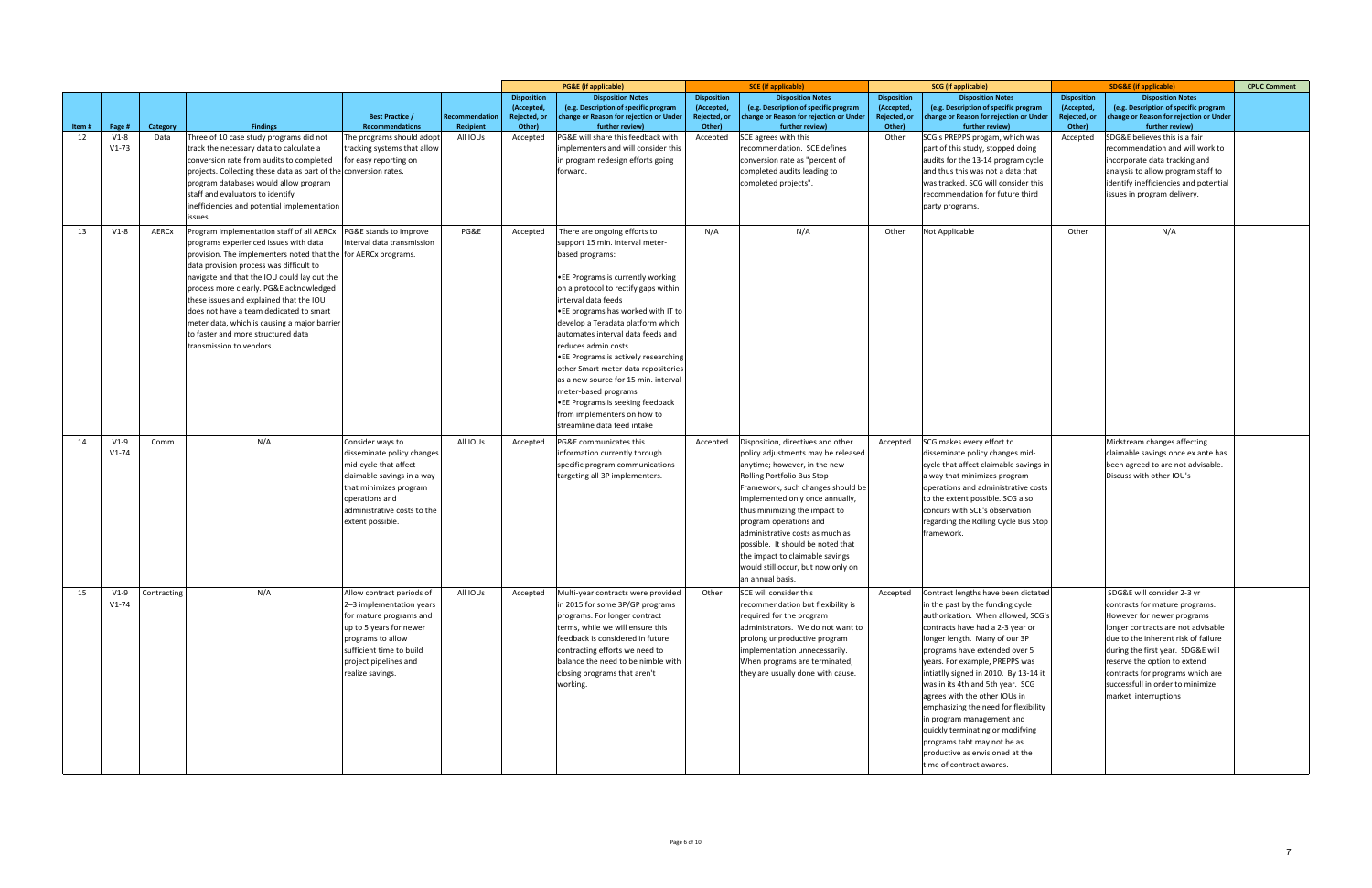|       |                      |          |                 |                                                                                                                                                                                                                            |                                    |                                                            | <b>PG&amp;E</b> (if applicable)                                                                                                                                                                                                                                                                                                                                                                                                                                                                           |                                                            | <b>SCE</b> (if applicable)                                                                                                                                                                                                                                                                                                                                                                                |                                                            | <b>SCG</b> (if applicable)                                                                                                                                                                                                                                                                   |                                                            | <b>SDG&amp;E (if applicable)</b>                                                                                                                                                                                                                                                                                                                                                            | <b>CPUC Comment</b>                                                                                                              |
|-------|----------------------|----------|-----------------|----------------------------------------------------------------------------------------------------------------------------------------------------------------------------------------------------------------------------|------------------------------------|------------------------------------------------------------|-----------------------------------------------------------------------------------------------------------------------------------------------------------------------------------------------------------------------------------------------------------------------------------------------------------------------------------------------------------------------------------------------------------------------------------------------------------------------------------------------------------|------------------------------------------------------------|-----------------------------------------------------------------------------------------------------------------------------------------------------------------------------------------------------------------------------------------------------------------------------------------------------------------------------------------------------------------------------------------------------------|------------------------------------------------------------|----------------------------------------------------------------------------------------------------------------------------------------------------------------------------------------------------------------------------------------------------------------------------------------------|------------------------------------------------------------|---------------------------------------------------------------------------------------------------------------------------------------------------------------------------------------------------------------------------------------------------------------------------------------------------------------------------------------------------------------------------------------------|----------------------------------------------------------------------------------------------------------------------------------|
| Item# | Page #               | Category | <b>Findings</b> | <b>Best Practice /</b><br><b>Recommendations</b>                                                                                                                                                                           | <b>Recommendatior</b><br>Recipient | <b>Disposition</b><br>(Accepted,<br>Rejected, or<br>Other) | <b>Disposition Notes</b><br>(e.g. Description of specific program<br>change or Reason for rejection or Under<br>further review)                                                                                                                                                                                                                                                                                                                                                                           | <b>Disposition</b><br>(Accepted,<br>Rejected, or<br>Other) | <b>Disposition Notes</b><br>(e.g. Description of specific program<br>change or Reason for rejection or Under<br>further review)                                                                                                                                                                                                                                                                           | <b>Disposition</b><br>(Accepted,<br>Rejected, or<br>Other) | <b>Disposition Notes</b><br>(e.g. Description of specific program<br>change or Reason for rejection or Under<br>further review)                                                                                                                                                              | <b>Disposition</b><br>(Accepted,<br>Rejected, or<br>Other) | <b>Disposition Notes</b><br>(e.g. Description of specific program<br>change or Reason for rejection or Under<br>further review)                                                                                                                                                                                                                                                             |                                                                                                                                  |
| 16    | $V1-9$<br>$V1-75$    | Ex-Ante  | N/A             | Develop a communication<br>tool to help all parties<br>understand the status of<br>and next steps for each<br>project selected for parallel<br>review.                                                                     | All IOUs                           |                                                            | See Item 20 See Item 20                                                                                                                                                                                                                                                                                                                                                                                                                                                                                   | Accepted                                                   | This recommendation is concerning<br>projects selected for the ex-ante<br>review. For 2017 program<br>implementation plan, SCE will<br>carefully outline the process and<br>procedures to support parallel<br>review to prepare the third party<br>implementers. SCE will work with<br>the SCE engineering team to<br>improve coordination and<br>communication. We will address<br>this in the 2017 PIP. | Accepted                                                   | SCG currently notifies all third party<br>contractors of any projects that<br>have been selected. SCG will look<br>further into developing a tool or<br>procedure to streamline this effort<br>to ensure consistency among IOU,<br>Third parties, and the customer.                          | Other                                                      | For 2017 program planning<br>purposes, SDG&E will carefully<br>outline the process and procedures<br>for parallel review to prepare third<br>party implementers. SDG&E will<br>work with its Engineering team to<br>improve coordination between<br>teams and communication efforts.                                                                                                        |                                                                                                                                  |
| 17    | $V1-10$<br>$V1-75$   | Ex-Ante  | N/A             | Enhance IOU reviews of<br>custom applications in light<br>of the issues that the ex<br>ante team is finding in the<br>parallel review process to<br>ensure that projects are<br>following CPUC policy and<br>program rules | All IOUs                           | Accepted                                                   | PG&E has created a robust training<br>program and kicked it off in June<br>2016. PG&E trained over 200<br>people and both ISP and Baselines<br>were a topic in the training.                                                                                                                                                                                                                                                                                                                              | Accepted                                                   | See above. (item-16)                                                                                                                                                                                                                                                                                                                                                                                      | Accepted                                                   | SoCalGas requires 3P implementers<br>to perform pre and post inspections<br>for all custom projects. Engineering<br>Services reviewers are in regular<br>phone contact with our 3P<br>counterparts, and have asked to be<br>included as optional for site<br>inspections.                    | Other                                                      | See item 16                                                                                                                                                                                                                                                                                                                                                                                 |                                                                                                                                  |
| 18    | $V1-10$<br>$V1-75$   | Ex-Ante  | N/A             | The IOUs need to develop<br>a standardized report<br>format for the minimum<br>required information for<br>each custom project.                                                                                            | All IOUs                           | Accepted                                                   | This recommendation was<br>discussed in both the ISP and M&V<br>portion of the training conducted in<br>June 2016.                                                                                                                                                                                                                                                                                                                                                                                        | Other                                                      | SCE has a standardized format for<br>this engineering review process<br>already. We agree that we can<br>improve communication with the<br>Third Party implementer to<br>minimize confusion.                                                                                                                                                                                                              | Accepted                                                   | SoCalGas' Engineering Services has<br>defined and posted templates for<br>Project Feasibility Studies (PFS), Pre-<br>agreement Reviews (PA), and Post-<br>Installation Reviews (IR). ES verified<br>these documents are in line with<br>the current statewide customized<br>retrofit manual. | Other                                                      | This request will require further<br>explanation given the potential for<br>misinterpreted end results stating a<br>"standardized report". SDG&E has<br>implemented the CPUC standard<br>custom checklist in addition to<br>utilizing a specialized report for<br>both of its custom programs (i.e. its<br>New Construction and its Retrofit)<br>programs which have unique<br>differences. |                                                                                                                                  |
| 19    | $V1-10$<br>$V1 - 75$ | Ex-Ante  | N/A             | Provide more<br>opportunities for frequent<br>"information exchanges"<br>between IOUs and<br>implementers to discuss<br>common review issues so<br>that implementers can<br>incorporate lessons<br>learned moving forward. | All IOUs                           | Accepted                                                   | PG&E will ensure this feedback is<br>provided to the implementer and<br>will consider this in program<br>redesign efforts going forward.<br>Currently, the teams hold regular<br>check-ins with implementers on<br>recent EE program status. In<br>addition, in 2016, PG&E instituted a<br>Key Performance Indicator (or<br>"KPI") process that leverages data<br>to inform an implementer<br>scorecard. This is a more formal<br>opportunity for PG&E and<br>Implementers to discuss on-going<br>issues. | Accepted                                                   | SCE accepts this recommendation.<br>SCE will review current<br>communication protocol with the<br>Third Party Program Implementers<br>with the goal to strengthen this<br>effort. This will be a part of 2017<br>PIP submittal.                                                                                                                                                                           | Accepted                                                   | SoCalGas ES has regular discussions<br>with our 3P engineering<br>counterparts, and recently our C&I<br>and Program staffs hosted a<br>information session with 3P custom<br>implementers.                                                                                                   | Accepted                                                   | Through the implementation of the<br>current form of the CMPA process<br>that was revised and reissued by<br>the CPUC in December of 2015, the lidea and would<br>ability to have more communication<br>regarding custom projects will be<br>achieveable.                                                                                                                                   | ED believes that<br>information<br>sessions" is a great<br>faciliatate<br>communication<br>between the IOUs<br>and implementers. |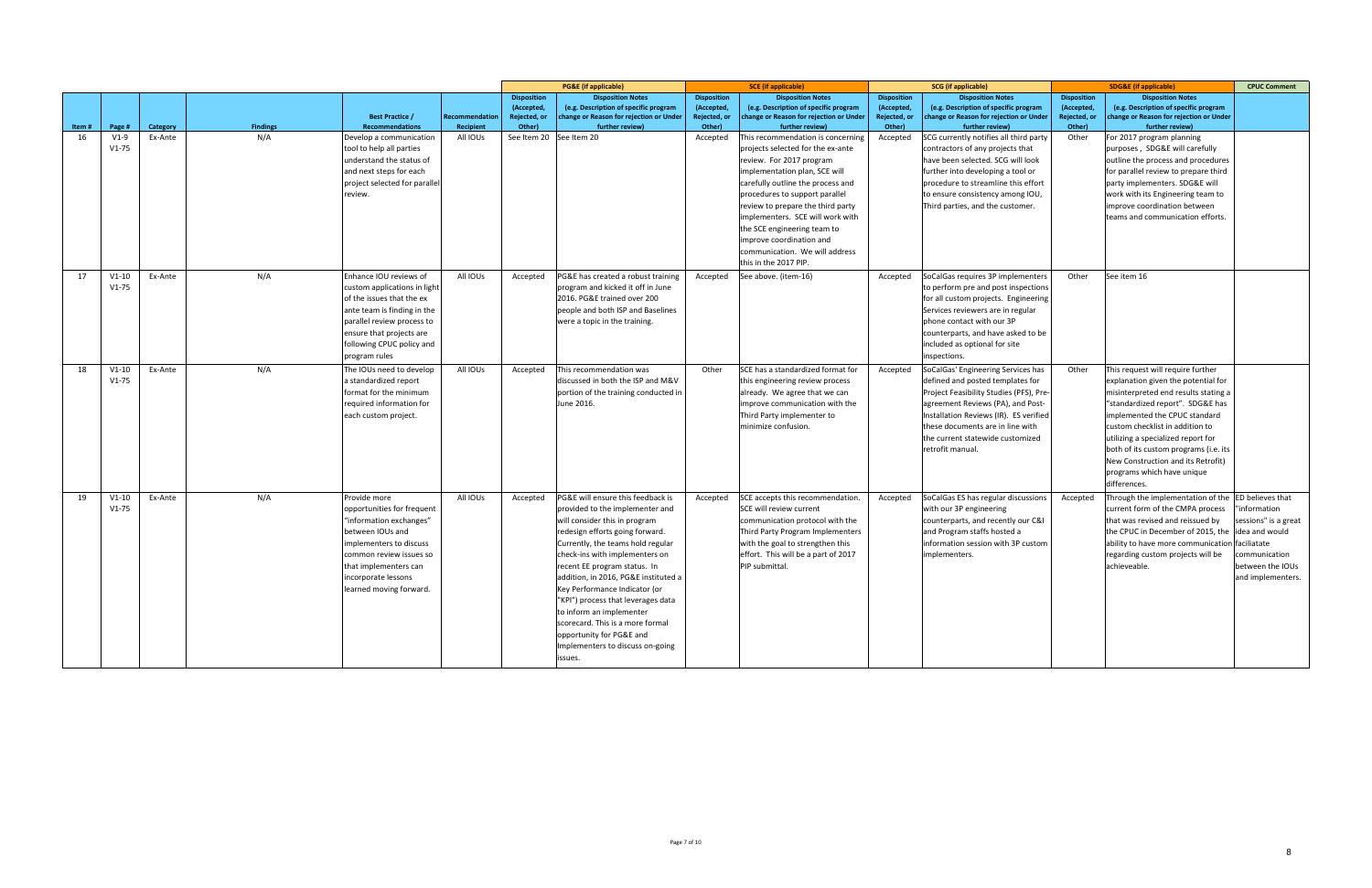|       |         |          |                                                                              |                                                  |                                    |                        | <b>PG&amp;E</b> (if applicable)                                              |                        | SCE (if applicable)                                        |                        | <b>SCG</b> (if applicable)                                 |                        | <b>SDG&amp;E (if applicable)</b>                                           | <b>CPUC Comment</b> |
|-------|---------|----------|------------------------------------------------------------------------------|--------------------------------------------------|------------------------------------|------------------------|------------------------------------------------------------------------------|------------------------|------------------------------------------------------------|------------------------|------------------------------------------------------------|------------------------|----------------------------------------------------------------------------|---------------------|
|       |         |          |                                                                              |                                                  |                                    | <b>Disposition</b>     | <b>Disposition Notes</b>                                                     | <b>Disposition</b>     | <b>Disposition Notes</b>                                   | <b>Disposition</b>     | <b>Disposition Notes</b>                                   | <b>Disposition</b>     | <b>Disposition Notes</b>                                                   |                     |
|       |         |          |                                                                              |                                                  |                                    | (Accepted,             | (e.g. Description of specific program                                        | (Accepted,             | (e.g. Description of specific program                      | (Accepted,             | (e.g. Description of specific program                      | (Accepted,             | (e.g. Description of specific program                                      |                     |
| Item# | Page #  | Category | <b>Findings</b>                                                              | <b>Best Practice /</b><br><b>Recommendations</b> | <b>Recommendation</b><br>Recipient | Rejected, or<br>Other) | change or Reason for rejection or Under<br>further review)                   | Rejected, or<br>Other) | change or Reason for rejection or Under<br>further review) | Rejected, or<br>Other) | change or Reason for rejection or Under<br>further review) | Rejected, or<br>Other) | change or Reason for rejection or Under<br>further review)                 |                     |
| 20    | $V1-10$ | Ex-Ante  | CPUC staff and their consultants noted that                                  | Implementers should learn                        | All IOUs                           | Accepted               | PG&E agrees with this                                                        | Accepted               | SCE accepts this recommendation.                           | Accepted               | SCG will provide implementers with                         | Other                  | SDG&E internal engineers are the                                           |                     |
|       |         |          | most of the secondary review projects are                                    | from secondary review                            |                                    |                        | recommendation and continues to                                              |                        | The Third Party implementers are                           |                        | feedback to ensure future projects                         |                        | quality control for the few projects                                       |                     |
|       |         |          | repeat cases with the same 3P implementer                                    | outcomes and apply them                          |                                    |                        | seek ways to impart learnings from                                           |                        | under contract with SCE to perform.                        |                        | meet review expectations.                                  |                        | that had initial engineering review                                        |                     |
|       |         |          | and that the results of subsequent reviews                                   |                                                  |                                    |                        | parallel review outcomes. Some                                               |                        | SCE agreed to work with the third                          |                        |                                                            |                        | performed and submitted by                                                 |                     |
|       |         |          |                                                                              | to future projects.                              |                                    |                        |                                                                              |                        |                                                            |                        |                                                            |                        |                                                                            |                     |
|       |         |          | are often identical to previous reviews,                                     |                                                  |                                    |                        | recent efforts on the part of team                                           |                        | party program implementers to                              |                        |                                                            |                        | outside engineering firms.                                                 |                     |
|       |         |          | indicating that the implementers are not                                     |                                                  |                                    |                        | include a cleanup of the custom                                              |                        | strengthen this item in 2017.                              |                        |                                                            |                        | Therefore our internal SDG&E                                               |                     |
|       |         |          | applying the results to subsequent projects.                                 |                                                  |                                    |                        | pipeline at the end of 2015, the                                             |                        |                                                            |                        |                                                            |                        | engineers ultimately provide a                                             |                     |
|       |         |          |                                                                              |                                                  |                                    |                        | recent creation of the Custom                                                |                        |                                                            |                        |                                                            |                        | thorough review of the outside                                             |                     |
|       |         |          |                                                                              |                                                  |                                    |                        | Rulebook, and associated internal                                            |                        |                                                            |                        |                                                            |                        | engineers project submissions. As                                          |                     |
|       |         |          |                                                                              |                                                  |                                    |                        | and external custom trainings in                                             |                        |                                                            |                        |                                                            |                        | such, SDG&E internal Engineers are                                         |                     |
|       |         |          |                                                                              |                                                  |                                    |                        | June 2016 that trained over 200                                              |                        |                                                            |                        |                                                            |                        | in contact with outside                                                    |                     |
|       |         |          |                                                                              |                                                  |                                    |                        | people.                                                                      |                        |                                                            |                        |                                                            |                        | implementing engineering firms to                                          |                     |
|       |         |          |                                                                              |                                                  |                                    |                        |                                                                              |                        |                                                            |                        |                                                            |                        | let them know what revisions and                                           |                     |
|       |         |          |                                                                              |                                                  |                                    |                        |                                                                              |                        |                                                            |                        |                                                            |                        | acceptable practices they should be                                        |                     |
|       |         |          |                                                                              |                                                  |                                    |                        |                                                                              |                        |                                                            |                        |                                                            |                        | adopting for future submissions.                                           |                     |
| 21    | $V1-10$ | Ex-Ante  | N/A                                                                          | IOU's need to better                             | All IOUs                           | Accepted               | PG&E agrees with this                                                        | Accepted               | SCE accepts this recommendation.                           | Accepted               | SCG will continue to notify third                          | Other                  | As mentioned above SDG&E                                                   |                     |
|       |         |          |                                                                              | communicate claimed                              |                                    |                        | recommendation. One way that this                                            |                        | For 2017, SCE agrees to streamline                         |                        | party implementers of claimed                              |                        | internal engineers communicate                                             |                     |
|       |         |          |                                                                              | savings changes and                              |                                    |                        | information is communicated                                                  |                        | the parallel review communication                          |                        | savings changes and directives that                        |                        | what revisions and acceptable                                              |                     |
|       |         |          |                                                                              | directives coming from                           |                                    |                        | currently is through the EE                                                  |                        | process with the third party                               |                        | come as a result of dispositions.                          |                        | practices should be implemented to                                         |                     |
|       |         |          |                                                                              | dispositions and parallel                        |                                    |                        | Communications email blasts to 3P                                            |                        | implementers. We agree to                                  |                        | Changes in savings are applied to                          |                        | outside implementing engineering                                           |                     |
|       |         |          |                                                                              | review outcomes                                  |                                    |                        | implementers.                                                                |                        | improve the process and continue                           |                        | programs accordingly.                                      |                        | firms on a project by project basis.                                       |                     |
|       |         |          |                                                                              | proactively to the                               |                                    |                        |                                                                              |                        | to hold third party implementers                           |                        |                                                            |                        |                                                                            |                     |
|       |         |          |                                                                              | implementers.                                    |                                    |                        |                                                                              |                        | accountable to make                                        |                        |                                                            |                        |                                                                            |                     |
|       |         |          |                                                                              |                                                  |                                    |                        |                                                                              |                        | improvements, using results from                           |                        |                                                            |                        |                                                                            |                     |
|       |         |          |                                                                              |                                                  |                                    |                        |                                                                              |                        | the parallel review process.                               |                        |                                                            |                        |                                                                            |                     |
| 22    | $V1-72$ | Schools  | For school programs, the electric saving                                     | Further, the program                             | All IOUs                           | Accepted               | PG&E agrees with this                                                        | Accepted               | The implementers follow protocols                          | Other                  | Not Applicable                                             | Other                  | SDG&E does agree that projects                                             |                     |
|       |         |          | programs offering lighting retrofits need to needs to ensure that all        |                                                  |                                    |                        | recommendation. Our programs                                                 |                        | to check light output to make sure                         |                        |                                                            |                        | should be developed with                                                   |                     |
|       |         |          | ensure that lighting output is enough for                                    | lighting opportunities are                       |                                    |                        | already offer audits that fully cover                                        |                        | there is enough light in the                               |                        |                                                            |                        | consideration of all opportunities                                         |                     |
|       |         |          | classroom activities and should attempt to                                   | covered in the audit and                         |                                    |                        | all lighting opportunities.                                                  |                        | classrooms required to maintain                            |                        |                                                            |                        | and that we can work with the                                              |                     |
|       |         |          | tailor audits to schools as much as possible.                                | recommended measures                             |                                    |                        |                                                                              |                        | student/staff productivity. SCE                            |                        |                                                            |                        | implementers in communicating                                              |                     |
|       |         |          | One participant noted issues with the                                        |                                                  |                                    |                        |                                                                              |                        | agrees with this recommendation.                           |                        |                                                            |                        | opportunities and                                                          |                     |
|       |         |          | lighting output in classrooms. In addition,                                  |                                                  |                                    |                        |                                                                              |                        | This is something we already do,                           |                        |                                                            |                        | recommendations found in any                                               |                     |
|       |         |          | one School EE program participant in the                                     |                                                  |                                    |                        |                                                                              |                        | but can improve upon.                                      |                        |                                                            |                        | benchmarking or audit activities.                                          |                     |
|       |         |          | case studies noted that the audit could take                                 |                                                  |                                    |                        |                                                                              |                        |                                                            |                        |                                                            |                        |                                                                            |                     |
|       |         |          | into account the specific school size, age,                                  |                                                  |                                    |                        |                                                                              |                        |                                                            |                        |                                                            |                        |                                                                            |                     |
|       |         |          | and classroom sizes. Further, the program                                    |                                                  |                                    |                        |                                                                              |                        |                                                            |                        |                                                            |                        |                                                                            |                     |
|       |         |          | needs to ensure that all lighting                                            |                                                  |                                    |                        |                                                                              |                        |                                                            |                        |                                                            |                        |                                                                            |                     |
|       |         |          | opportunities are covered in the audit and                                   |                                                  |                                    |                        |                                                                              |                        |                                                            |                        |                                                            |                        |                                                                            |                     |
|       |         |          | recommended measures, as one participant                                     |                                                  |                                    |                        |                                                                              |                        |                                                            |                        |                                                            |                        |                                                                            |                     |
|       |         |          | said that the implementer missed some                                        |                                                  |                                    |                        |                                                                              |                        |                                                            |                        |                                                            |                        |                                                                            |                     |
|       |         |          | opportunities initially but later rectified                                  |                                                  |                                    |                        |                                                                              |                        |                                                            |                        |                                                            |                        |                                                                            |                     |
|       |         |          | them.                                                                        |                                                  |                                    |                        |                                                                              |                        |                                                            |                        |                                                            |                        |                                                                            |                     |
| 23    | $V1-75$ | General  | In two closed programs, PG&E's interpreted The IOUs need to                  |                                                  | IOUs and CPUC                      | Agree                  | PG&E agrees with this                                                        | Accepted               | SCE agrees with this                                       | Other                  | Not Applicable to SCG. Refers to                           | Other                  | While SDG&E agrees it makes sense                                          |                     |
|       |         |          |                                                                              |                                                  |                                    |                        | recommendation and will explore                                              |                        |                                                            |                        |                                                            |                        |                                                                            |                     |
|       |         |          | outcomes of the parallel review process as                                   | consistently interpret and                       |                                    |                        |                                                                              |                        | recommendation. SCE strives to                             |                        | two PG&E programs.                                         |                        | to determine feasibility of applying<br>documented directives consistently |                     |
|       |         |          | requiring programs to cease using the<br>Modified Lighting Calculator (MLC). | apply directives from the                        |                                    |                        | ways to improve this, including, but<br>not limited to, ongoing revisions to |                        | learn from the parallel review<br>process and communicate  |                        |                                                            |                        |                                                                            |                     |
|       |         |          |                                                                              | parallel review process                          |                                    |                        |                                                                              |                        |                                                            |                        |                                                            |                        | across all programs, this seems to                                         |                     |
|       |         |          | However, in other PG&E programs in this                                      | across all programs.                             |                                    |                        | the Custom Rulebook combined                                                 |                        | implications to the Third Party                            |                        |                                                            |                        | be applicable and/or directed at                                           |                     |
|       |         |          | study that have not closed, use of the MLC                                   |                                                  |                                    |                        | with targeted communications and                                             |                        | implementers in a timely fashion.                          |                        |                                                            |                        | PG&E only.                                                                 |                     |
|       |         |          | was allowed and contributed to program                                       |                                                  |                                    |                        | trainings.                                                                   |                        | In the case of the MLC, the process                        |                        |                                                            |                        |                                                                            |                     |
|       |         |          | success (e.g., RightLights, Casino Green). It                                |                                                  |                                    |                        |                                                                              |                        | to obtain ED's approval took time                          |                        |                                                            |                        |                                                                            |                     |
|       |         |          | is unclear why some 3P programs were                                         |                                                  |                                    |                        |                                                                              |                        | and it was eventually rejected. We                         |                        |                                                            |                        |                                                                            |                     |
|       |         |          | allowed to use the MLC while others were                                     |                                                  |                                    |                        |                                                                              |                        | believe this transitional activities                       |                        |                                                            |                        |                                                                            |                     |
|       |         |          | told they could not.                                                         |                                                  |                                    |                        |                                                                              |                        | may have caused confusion.                                 |                        |                                                            |                        |                                                                            |                     |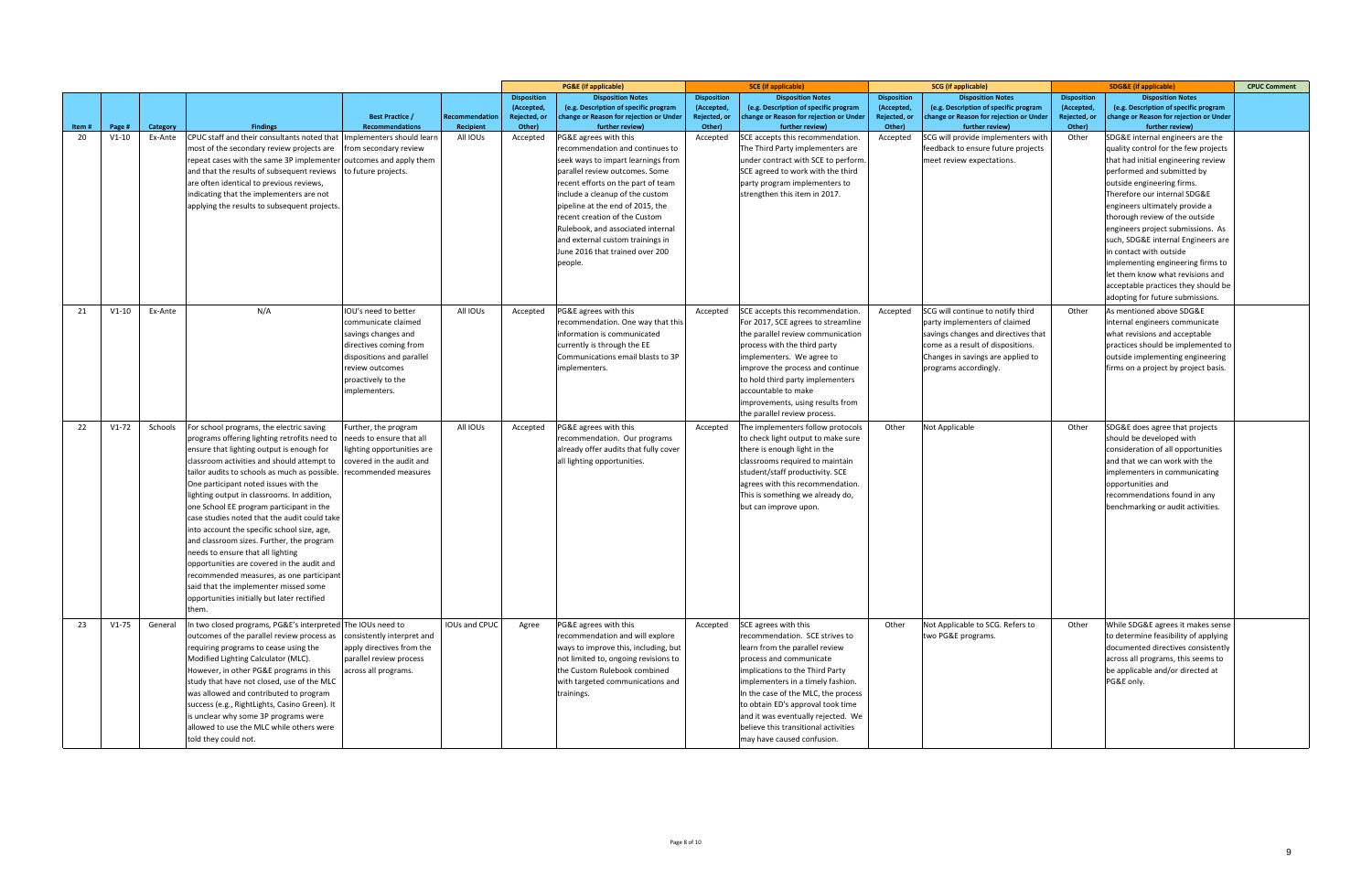|       |         |          |                                                                                           |                                                 |                |                           | <b>PG&amp;E</b> (if applicable)                                                  |                            | <b>SCE</b> (if applicable)                                                       |                            | <b>SCG</b> (if applicable)                                                       |                            | <b>SDG&amp;E</b> (if applicable)                                                 | <b>CPUC Comment</b> |
|-------|---------|----------|-------------------------------------------------------------------------------------------|-------------------------------------------------|----------------|---------------------------|----------------------------------------------------------------------------------|----------------------------|----------------------------------------------------------------------------------|----------------------------|----------------------------------------------------------------------------------|----------------------------|----------------------------------------------------------------------------------|---------------------|
|       |         |          |                                                                                           |                                                 |                | <b>Disposition</b>        | <b>Disposition Notes</b>                                                         | <b>Disposition</b>         | <b>Disposition Notes</b>                                                         | <b>Disposition</b>         | <b>Disposition Notes</b>                                                         | <b>Disposition</b>         | <b>Disposition Notes</b>                                                         |                     |
|       |         |          |                                                                                           | <b>Best Practice /</b>                          | Recommendation | (Accepted<br>Rejected, or | (e.g. Description of specific program<br>change or Reason for rejection or Under | (Accepted,<br>Rejected, or | (e.g. Description of specific program<br>change or Reason for rejection or Under | (Accepted,<br>Rejected, or | (e.g. Description of specific program<br>change or Reason for rejection or Under | (Accepted,<br>Rejected, or | (e.g. Description of specific program<br>change or Reason for rejection or Under |                     |
| Item# | Page #  | Category | <b>Findings</b>                                                                           | <b>Recommendations</b>                          | Recipient      | Other)                    | further review)                                                                  | Other)                     | further review)                                                                  | Other)                     | further review)                                                                  | Other)                     | further review)                                                                  |                     |
| 24    | $V1-75$ | General  | At SCE the lead time to file an advice letter                                             | Consider whether the                            | IOUs and CPUC  | Other                     | N/A                                                                              | Accepted                   | SCE appreciates this                                                             | Other                      | Not Applicable. Refers to SCE                                                    | Other                      | N/A                                                                              |                     |
|       |         |          | for program closure appears to be six to                                                  | timing for filing program                       |                |                           |                                                                                  |                            | recommendation. As the program                                                   |                            | programs.                                                                        |                            |                                                                                  |                     |
|       |         |          | nine months before the end of a program                                                   | closures is sufficient.                         |                |                           |                                                                                  |                            | administrators move into the rolling                                             |                            |                                                                                  |                            |                                                                                  |                     |
|       |         |          | cycle, which forces the IOU to make a                                                     |                                                 |                |                           |                                                                                  |                            | portfolio cycle, SCE will be                                                     |                            |                                                                                  |                            |                                                                                  |                     |
|       |         |          | determination on closure only about                                                       |                                                 |                |                           |                                                                                  |                            | evaluating Third Party program                                                   |                            |                                                                                  |                            |                                                                                  |                     |
|       |         |          | halfway through the program cycle when a                                                  |                                                 |                |                           |                                                                                  |                            | performance on an ongoing basis.                                                 |                            |                                                                                  |                            |                                                                                  |                     |
|       |         |          | program may still be ramping up. A decision                                               |                                                 |                |                           |                                                                                  |                            | SCE always terminate programs                                                    |                            |                                                                                  |                            |                                                                                  |                     |
|       |         |          | making window that occurs closer to the                                                   |                                                 |                |                           |                                                                                  |                            | with cause since we are sensitive to                                             |                            |                                                                                  |                            |                                                                                  |                     |
|       |         |          | end of the program cycle would give                                                       |                                                 |                |                           |                                                                                  |                            | our responsibilities to CPUC and                                                 |                            |                                                                                  |                            |                                                                                  |                     |
|       |         |          | programs more time to show results,                                                       |                                                 |                |                           |                                                                                  |                            | rate payers. SCE is striving for                                                 |                            |                                                                                  |                            |                                                                                  |                     |
|       |         |          | especially in new programs, programs that                                                 |                                                 |                |                           |                                                                                  |                            | productive and cost effective third                                              |                            |                                                                                  |                            |                                                                                  |                     |
|       |         |          | drastically change implementation mid-                                                    |                                                 |                |                           |                                                                                  |                            | party programs to support the                                                    |                            |                                                                                  |                            |                                                                                  |                     |
|       |         |          | cycle or programs that have projects with<br>long lead times. It is unclear if the filing |                                                 |                |                           |                                                                                  |                            | overall program portfolio.                                                       |                            |                                                                                  |                            |                                                                                  |                     |
|       |         |          | time to close programs is of similar length                                               |                                                 |                |                           |                                                                                  |                            |                                                                                  |                            |                                                                                  |                            |                                                                                  |                     |
|       |         |          | for the other three IOUs.                                                                 |                                                 |                |                           |                                                                                  |                            |                                                                                  |                            |                                                                                  |                            |                                                                                  |                     |
|       |         |          |                                                                                           |                                                 |                |                           |                                                                                  |                            |                                                                                  |                            |                                                                                  |                            |                                                                                  |                     |
| 25    | $V1-75$ | General  | f an IOU wishes to bring back a program                                                   | Consider some                                   | IOUs and CPUC  | Other - need<br>more info | PG&E supports exploring further<br>the need for identifying                      | Accepted                   | SCE accepts this recommendation.                                                 | Other                      | Not Applicable. Refers to SCE                                                    | Accepted                   | In closing a program, there is a                                                 |                     |
|       |         |          | that has been closed, the administrative<br>requirements and resources necessary to       | improvements to the<br>program revival process. |                |                           | improvements in the program                                                      |                            | We will review our process and<br>procedure for third party program              |                            | programs. However, SCG will keep<br>in mind the need for guidelines in           |                            | rigorous review process followed by<br>the submittal of an Advice Letter for     |                     |
|       |         |          | see this through are especially burdensome                                                |                                                 |                |                           | revival process. As part of this                                                 |                            | closure and program re-open. We                                                  |                            | regards to resurrecting programs                                                 |                            | the closure and SDG&E is working                                                 |                     |
|       |         |          | n the case of SCE and its EE for                                                          |                                                 |                |                           | analysis, the team will need to                                                  |                            | will update our program process                                                  |                            | that have been closed.                                                           |                            | to ensure that process is followed                                               |                     |
|       |         |          | <b>Entertainment Centers Program, they were</b>                                           |                                                 |                |                           | better understand the number of                                                  |                            | and procedure as a part of this                                                  |                            |                                                                                  |                            | by updating our Program Advisor                                                  |                     |
|       |         |          | burdensome enough that SCE preferred to                                                   |                                                 |                |                           | potential programs that this effort                                              |                            | effort.                                                                          |                            |                                                                                  |                            | manual and providing a brief                                                     |                     |
|       |         |          | tell implementers to reapply as a new                                                     |                                                 |                |                           | would reasonably enhance before                                                  |                            |                                                                                  |                            |                                                                                  |                            | training to our advisors on the                                                  |                     |
|       |         |          | program rather than restore a closed                                                      |                                                 |                |                           | committing resources.                                                            |                            |                                                                                  |                            |                                                                                  |                            | process. To our knowledge, SDG&E                                                 |                     |
|       |         |          | program. This delays programs and                                                         |                                                 |                |                           |                                                                                  |                            |                                                                                  |                            |                                                                                  |                            | has not resurrected any programs                                                 |                     |
|       |         |          | associated energy savings as implementers                                                 |                                                 |                |                           |                                                                                  |                            |                                                                                  |                            |                                                                                  |                            | which have been closed.                                                          |                     |
|       |         |          | must wait for a new solicitation to apply                                                 |                                                 |                |                           |                                                                                  |                            |                                                                                  |                            |                                                                                  |                            |                                                                                  |                     |
|       |         |          | and receive approval before moving                                                        |                                                 |                |                           |                                                                                  |                            |                                                                                  |                            |                                                                                  |                            |                                                                                  |                     |
|       |         |          | forward. If there is interest in bringing back                                            |                                                 |                |                           |                                                                                  |                            |                                                                                  |                            |                                                                                  |                            |                                                                                  |                     |
|       |         |          | programs that may have been inadvertently                                                 |                                                 |                |                           |                                                                                  |                            |                                                                                  |                            |                                                                                  |                            |                                                                                  |                     |
|       |         |          | or unintentionally closed, the process to                                                 |                                                 |                |                           |                                                                                  |                            |                                                                                  |                            |                                                                                  |                            |                                                                                  |                     |
|       |         |          | restore a closed program should be<br>streamlined.                                        |                                                 |                |                           |                                                                                  |                            |                                                                                  |                            |                                                                                  |                            |                                                                                  |                     |
| 26    | $V1-75$ | General  | With new business models and innovative                                                   | Consider whether some                           | IOUs and CPUC  | Accepted                  | PG&E supports exploring further                                                  | Other                      | SCE appreciate this feedback,                                                    | Other                      | SCG requires appropriate licenses                                                | Other                      | It makes sense that requirements                                                 |                     |
|       |         |          | technologies emerging in IOU energy                                                       | program participant                             |                |                           | the need for identifying whether                                                 |                            | however, as a part of statewide                                                  |                            | from all contractors in accordance                                               |                            | for program participation may need                                               |                     |
|       |         |          | programs, it may be time to assess whether requirements are                               |                                                 |                |                           | some program requirements are                                                    |                            | <b>Workforce Education Training</b>                                              |                            | with standard terms & conditions to                                              |                            | to change in order to encourage                                                  |                     |
|       |         |          | administrative requirements put in place for appropriate for innovative                   |                                                 |                |                           | appropriate for innovative                                                       |                            | efforts, all program administrators                                              |                            | ensure safe, professional                                                        |                            | new and innovative technologies                                                  |                     |
|       |         |          | existing, largely retrofit programs, are                                                  | programs.                                       |                |                           | programs. PG&E agrees with                                                       |                            | are asked to improve work-quality                                                |                            | installation. In the case of Save Gas                                            |                            | and programs. This should be                                                     |                     |
|       |         |          | appropriate for virtual energy saving                                                     |                                                 |                |                           | SDG&E's position that requirements                                               |                            | of EE project installations. A part of                                           |                            | program, the licensing was                                                       |                            | ongoing and should inform portfolio                                              |                     |
|       |         |          | technologies. The SaveGas Program                                                         |                                                 |                |                           | for program participation may need                                               |                            | this solution is to ask all                                                      |                            | determined as necessary by SCG, as                                               |                            | design as the IOUs consider                                                      |                     |
|       |         |          | example of requiring the implementer to                                                   |                                                 |                |                           | to change in order to encourage                                                  |                            | participating contractors to obtain                                              |                            | the installation of controllers was a                                            |                            | outsourcing many of their third                                                  |                     |
|       |         |          | obtain a contractor's license for installing                                              |                                                 |                |                           | new business models and                                                          |                            | the necessary licensing to complete                                              |                            | part of the program. However, in                                                 |                            | party programs.                                                                  |                     |
|       |         |          | virtual software is a case where existing                                                 |                                                 |                |                           | innovative technologies, and that                                                |                            | the projects. SCE is sensitive to                                                |                            | the case of some innovative                                                      |                            |                                                                                  |                     |
|       |         |          | regulatory requirements designed for                                                      |                                                 |                |                           | this should be an ongoing part of                                                |                            | excessive training requirements for                                              |                            | programs, field licenses may or may                                              |                            |                                                                                  |                     |
|       |         |          | traditional retrofit programs may in fact be                                              |                                                 |                |                           | new program design.                                                              |                            | EE projects, while this has to be                                                |                            | not be necessary and SCG will                                                    |                            |                                                                                  |                     |
|       |         |          | discouraging new technologies and new                                                     |                                                 |                |                           |                                                                                  |                            | tempered with the desire for                                                     |                            | carefully evaluate such                                                          |                            |                                                                                  |                     |
|       |         |          | ways of saving energy. These requirements                                                 |                                                 |                |                           |                                                                                  |                            | California to demand quality EE                                                  |                            | requirements in consultation with                                                |                            |                                                                                  |                     |
|       |         |          | may be need to be reviewed, or exceptions<br>made where appropriate, if IOU programs      |                                                 |                |                           |                                                                                  |                            | installations.                                                                   |                            | Legal and Supply Management<br>personnel.                                        |                            |                                                                                  |                     |
|       |         |          | are to continue to encourage new,                                                         |                                                 |                |                           |                                                                                  |                            |                                                                                  |                            |                                                                                  |                            |                                                                                  |                     |
|       |         |          | innovative programs and technologies that                                                 |                                                 |                |                           |                                                                                  |                            |                                                                                  |                            |                                                                                  |                            |                                                                                  |                     |
|       |         |          | may not fit into traditional definitions of                                               |                                                 |                |                           |                                                                                  |                            |                                                                                  |                            |                                                                                  |                            |                                                                                  |                     |
|       |         |          | energy efficiency programs.                                                               |                                                 |                |                           |                                                                                  |                            |                                                                                  |                            |                                                                                  |                            |                                                                                  |                     |
|       |         |          |                                                                                           |                                                 |                |                           |                                                                                  |                            |                                                                                  |                            |                                                                                  |                            |                                                                                  |                     |